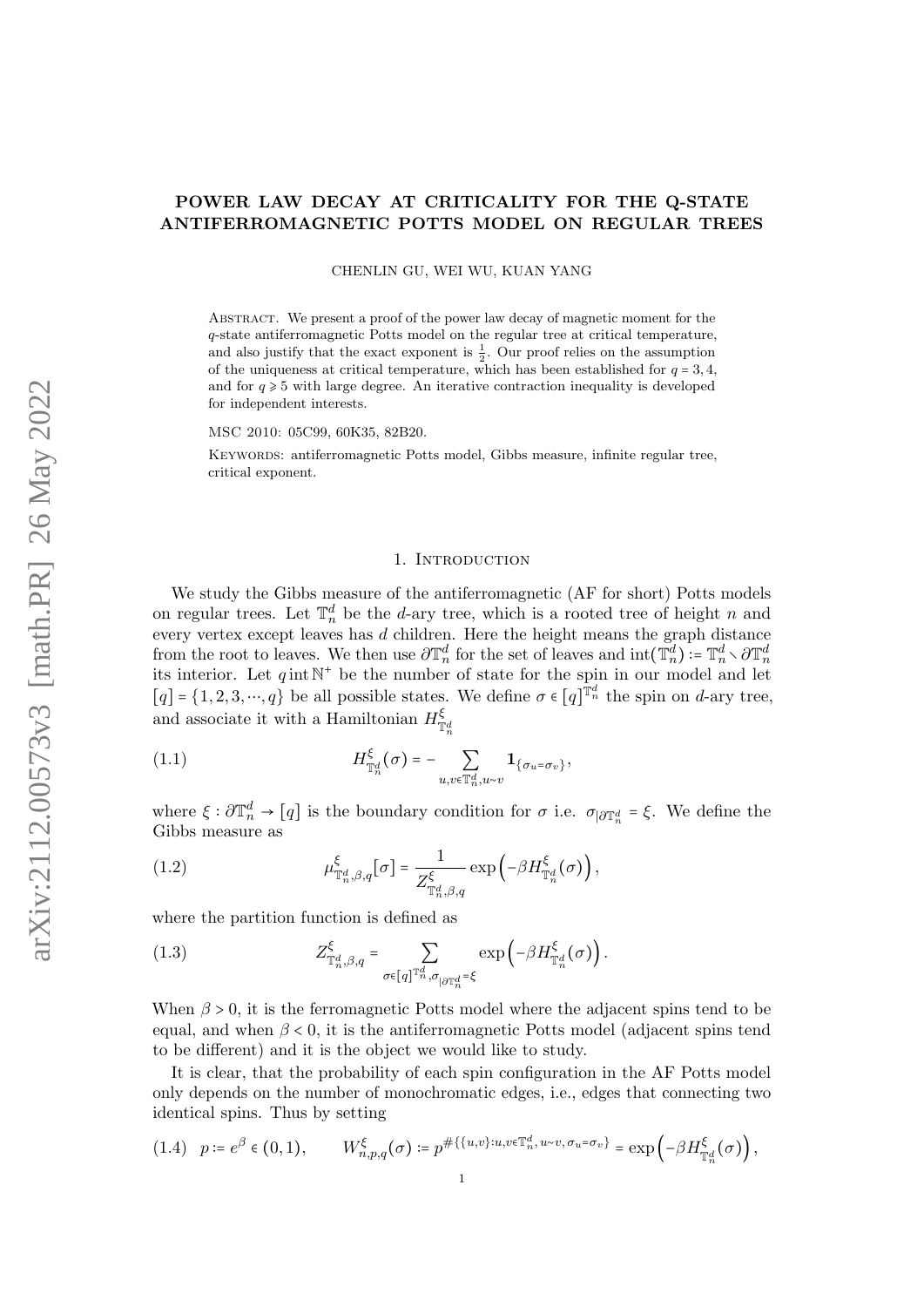and using  $\mu_{n,p,q}^{\xi}$  short for  $\mu_{\eta}^{\xi}$  $\zeta^{\xi}_{\mathbb{T}_{n}^{d},\beta,q}$ ,  $Z^{\xi}_{n,p,q}$  short for  $Z^{\xi}_{\mathbb{T}}$  $\mathcal{L}_{\mathbb{T}_n^d,\beta,q}^{\zeta}$ , we obtain that

$$
Z_{n,p,q}^{\xi} = \sum_{\sigma \in [q]^{\mathbb{T}_n^d}, \sigma_{|\partial \mathbb{T}_n^d} = \xi} W_{n,p,q}^{\xi}(\sigma),
$$
  

$$
\mu_{n,p,q}^{\xi}[\sigma] = W_{n,p,q}^{\xi}(\sigma) / Z_{n,p,q}^{\xi}.
$$

We use  $*$  to indicate the root and use the dictionary notation  $\{1, 2, 3, \dots, d\}^{\mathbb{N}^+}$  for other vertices on the tree. One of the most well-studied problem in statistical physics is the so-called uniqueness and non-uniqueness phase transition of the Gibbs measure on (infinite) graphs. Roughly, the system has a unique Gibbs state if the spin at each vertex is "not too sensitive" to the value of the spins at long distances [\[5\]](#page-21-0). In the case of regular trees, it is shown by [\[3\]](#page-21-1) that the uniqueness of Gibbs state is equivalent to the maximal discrepancy of the probability distribution at the root tends to zero, namely,

<span id="page-1-0"></span>(1.5) 
$$
\limsup_{n \to \infty} \max_{\xi: \partial \mathbb{T}_n^d \to [q]} \mu_{n,p,q}^{\xi} [\sigma_* = 1] = \frac{1}{q}.
$$

Dobrushin [\[5\]](#page-21-0) formulated an explicit condition that guarantees the uniqueness of Gibbs states, which implies the AF q-state Potts model satisfies the uniqueness condition whenever either  $\beta \leq \frac{C_q}{\Delta}$ condition whenever either  $\beta \leq \frac{Cq}{\Delta}$ , or  $q > 2\Delta$ , where  $\Delta$  is the maximal degree of the graph (see also [\[18\]](#page-21-2)). These conditions are far from sharp, and one expects that for the AF q-state Potts model on a regular lattice  $\mathbb{Z}^d$ , there is a critical temperature  $\beta_c(d)$ , such that the model has a unique Gibbs state for all  $\beta < \beta_c$ , and exhibit multiple Gibbs states for  $\beta > \beta_c$ . Very few is known for the AF q-state Potts model on  $\mathbb{Z}^{\bar{d}}$ : there is some improvement for the Dobrushin uniqueness condition on  $\mathbb{Z}^2$ (see, e.g., [\[10\]](#page-21-3) for AF Potts model and [\[1\]](#page-21-4) for ferromagnetic Potts model); proof of the existence of the multiple Gibbs states in very high dimension and very low temperature [\[14,](#page-21-5) [7,](#page-21-6) [15\]](#page-21-7); and proof of the uniqueness of Gibbs state for 3-coloring on  $\mathbb{Z}^2$  [\[17\]](#page-21-8) (based on the result of the height function representation in [\[6\]](#page-21-9)). Otherwise, the conjecture remains largely open on  $\mathbb{Z}^d$ .

In this paper, we focus on the AF Potts model on regular trees and study its critical exponent. We assume the following hypothesis of the uniqueness of Gibbs states on trees throughout the paper. Notice that for our main result, Theorem [1.2,](#page-2-0) we assume the following hypothesis with the critical value  $p = 1 - \frac{q}{d+1}$  $rac{q}{d+1}$ .

<span id="page-1-1"></span>**Hypothesis 1.1.** Let  $q, d \in \mathbb{N}^+$  and  $q \ge 2$ . Also let  $p \in \left[1 - \frac{q}{d+1}\right]$  $\frac{q}{d+1}, 1) \cap (0,1)$ . Assume that the q-state AF Potts model on  $d$ -ary tree with parameter p, defined via the measure  $(1.4)$ , has a unique Gibbs state in the sense of  $(1.5)$ .

This uniqueness/non-uniqueness assumption is confirmed in several cases. In particular, the uniqueness/non-uniqueness threshold for proper  $q$ -colorings (i.e., the  $\beta = -\infty$  case in [\(1.3\)](#page-0-1)) was proved by Jonasson [\[13\]](#page-21-10), building upon the work of Brightwell and Winkler [\[3\]](#page-21-1). Jonasson showed that the model on the d-ary tree exhibits uniqueness if  $q > d + 1$ . When  $q \le d + 1$ , non-uniqueness follows from the existence of so-called "frozen" colorings and semitranslation-invariant Gibbs measures [\[3\]](#page-21-1). For the general AF Potts model, it has been known since the 80s that non-uniqueness holds when  $p < p_c$ , see [\[16\]](#page-21-11). For fixed small values of q, it is proved that uniqueness holds on the d-ary tree when  $p \geqslant p_c$  and  $p > 0$  (see [\[9\]](#page-21-12) for the  $q = 3, d \geqslant 2$  case and the  $q = d = 4$  case, and see [\[4\]](#page-21-13) for the  $q = 4$ ,  $d \ge 4$  case). A recent work [\[2\]](#page-21-14) also claims the uniqueness for  $q \geq 5$ ,  $p \geq p_c(q, d)$  with very large d.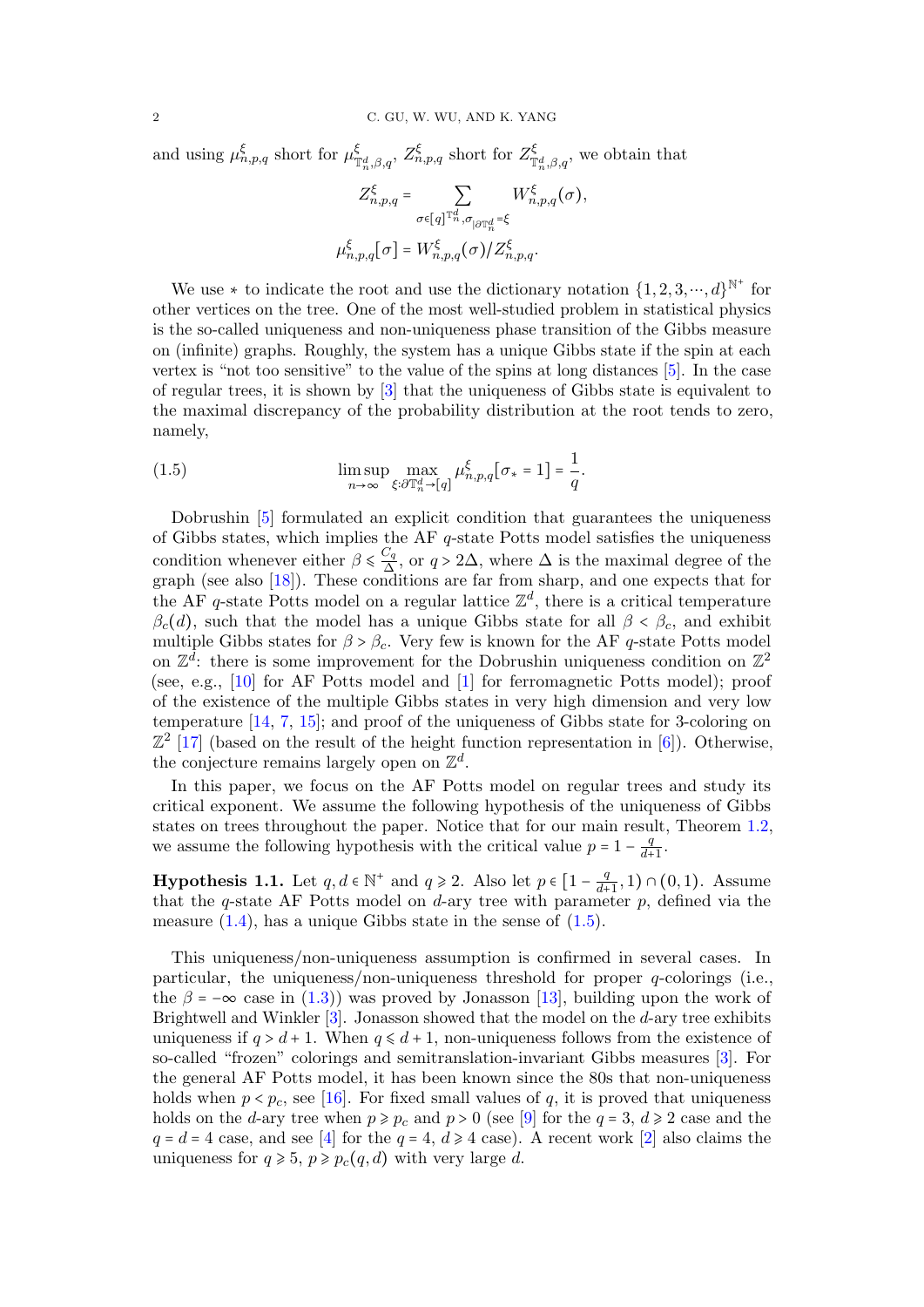Our main results is based on Hypothesis [1.1.](#page-1-1) Like many statistical physics model, at the critical temperature, the AF Potts model on the d-ary tree also illustrates a power law decay, and the critical exponent is universal for the color number  $q$  and the degree d.

<span id="page-2-0"></span>Theorem 1.2 (Power law decay). Under Hypothesis [1.1](#page-1-1) and for the critical case  $p_c = 1 - \frac{q}{d}$  $\frac{q}{d+1} > 0$ , the convergence of marginal probability follows the power law that

<span id="page-2-1"></span>
$$
(1.6) \qquad \lim_{n\to\infty}\frac{1}{n}\left(\max_{\xi:\partial\mathbb{T}_n^d\to[q]}\left|\mu_{n,p_c,q}^{\xi}\left[\sigma_*=1\right]-\frac{1}{q}\right|\right)^{-2}=\frac{d^2-1}{6d^2}\left(\frac{q^2}{q-1}\right)^2.
$$

A direct corollary of the main theorem is a upper and a lower bound for the convergence rate at critical temperature: there exist  $0 < c(d, q) < C(d, q) < \infty$  such that for  $p_c = 1 - \frac{q}{d+1}$  $\frac{q}{d+1} > 0$ 

<span id="page-2-2"></span>(1.7) 
$$
\frac{c}{\sqrt{n}} \leq \max_{\xi} \left| \mu_{n, p_c, q}^{\xi} [\sigma_* = 1] - \frac{1}{q} \right| \leq \frac{C}{\sqrt{n}}.
$$

Remark 1.3. As mentioned above, Hypothesis [1.1](#page-1-1) is justified for certain values of  $(q, d)$ . Therefore we obtained  $(1.6)$  and  $(1.7)$  for the case

- $q = 3, 4$ , for all  $d \ge q$ , and  $p_c = 1 \frac{q}{d+1}$  $\frac{q}{d+1};$
- for any  $q \ge 5$ ,  $d \ge d_0(q)$  sufficiently large, and  $p_c = 1 \frac{q}{d+1}$  $rac{q}{d+1}$ .

We also remark that the critical exponent is only valid for  $d \geq 2$ , because for  $d = 1$  it is either  $q = 1$  a trivial case or  $q = 2$  for two-coloring problem with long range order.

Remark 1.4. Using a similar, and somewhat simpler argument, under Hypothesis [1.1,](#page-1-1) we also obtain the exact exponential decay rate for the two point function in the sub-critical phase, namely

(1.8) 
$$
\lim_{n \to \infty} \frac{1}{n} \log \left( \max_{\xi: \partial \mathbb{T}_n^d \to [q]} \left| \mu_{n,p,q}^{\xi} [\sigma_* = 1] - \frac{1}{q} \right| \right) = \log \left( \frac{d(1-p)}{p+q-1} \right).
$$

Again this is verified for  $q = 3, 4$ , for all  $d \geq q$ , and  $p > p_c$ ; and for any  $q \geq 5$ ,  $d \geq d_0(q)$ sufficiently large, and  $p > p_c$ .

We now describe the strategy to prove our main result. Let  $\sigma^u$  be the subset of spins on the tree rooted by  $u \in \{1, 2, \dots, d\}$  and  $\xi^u$  the boundary condition on this<br>subtree. Then are can obtain a requirement container subtree. Then one can obtain a recurrence equation

<span id="page-2-3"></span>(1.9) 
$$
\mu_{n,p,q}^{\xi}[\sigma_{*}=1] = \frac{\prod_{u=1}^{d} ((p-1)\mu_{n-1,p,q}^{\xi^{u}}[\sigma_{u}=1]+1)}{\sum_{i=1}^{q} \prod_{u=1}^{d} ((p-1)\mu_{n-1,p,q}^{\xi^{u}}[\sigma_{u}=i]+1)}.
$$

A useful technique is to consider the ratio in order to simplify the expression

<span id="page-2-4"></span>(1.10) 
$$
r_n(\xi) := \frac{\mu_{n,p,q}^{\xi}[\sigma_* = 2]}{\mu_{n,p,q}^{\xi}[\sigma_* = 1]} = \prod_{u=1}^d \left( \frac{(p-1)\mu_{n-1,p,q}^{\xi^u}[\sigma_u = 2] + 1}{(p-1)\mu_{n-1,p,q}^{\xi^u}[\sigma_u = 1] + 1} \right),
$$

$$
r_n^* := \max_{\xi} r_n(\xi),
$$

and then prove the maximal ratio  $r_n^*$  converges to 1 at a power law rate.

Notice that the ratio  $r_n(\xi)$  depends on the boundary condition, which changes with respect to  $n$  in [\(1.9\)](#page-2-3). Only for the boundary condition that is a pure state of one color, the expression can be closed as an iteration. We call this situation pure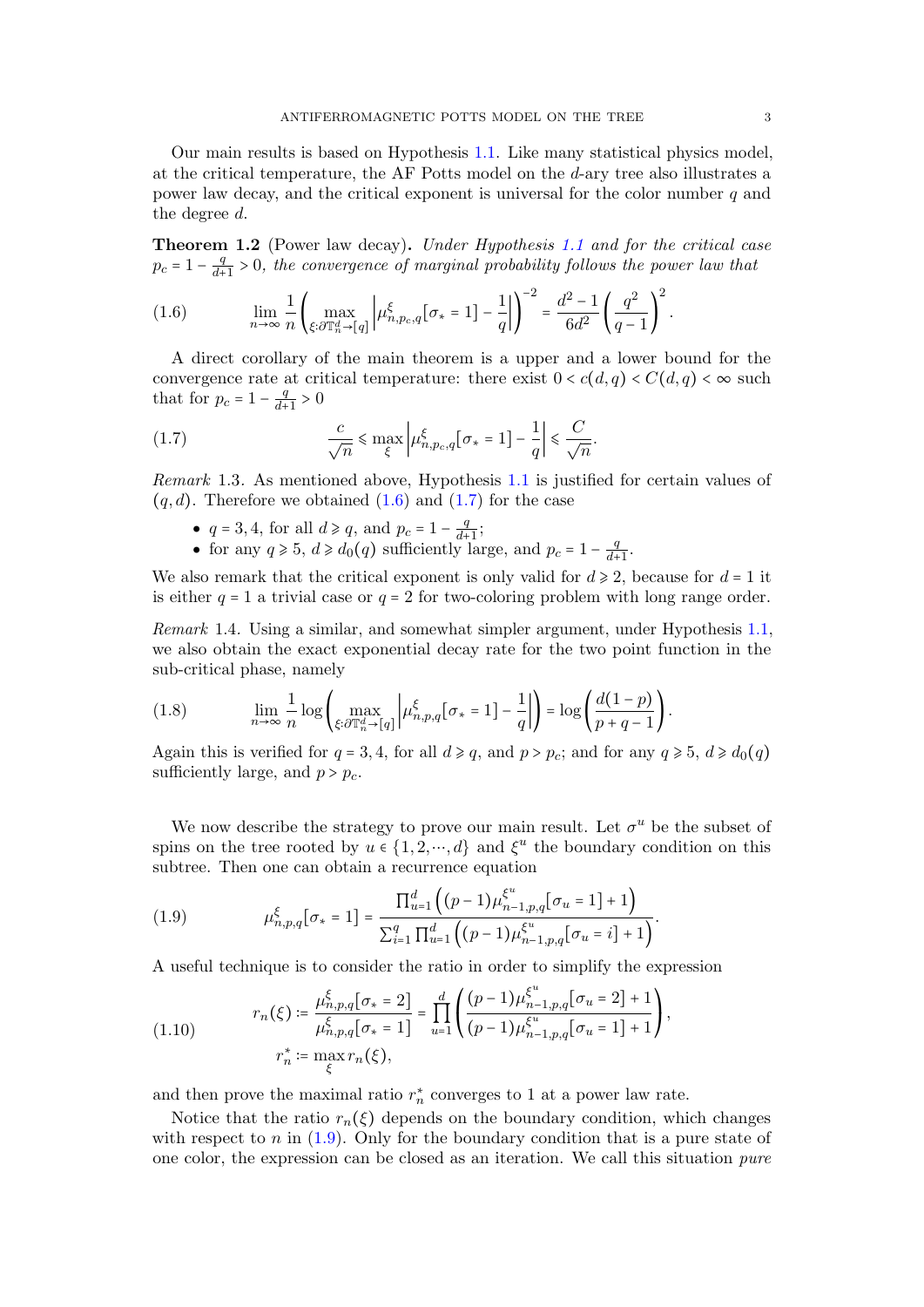boundary condition and we use  $\mu_{n,p,q}^i$  for the Gibbs measure with pure boundary condition  $\xi \equiv i \in [q]$ . Afterwards, We define a quantity

(1.11) 
$$
r_n \coloneqq \frac{\mu_{n,p,q}^2[\sigma_* = 2]}{\mu_{n,p,q}^2[\sigma_* = 1]},
$$

and the sequence  $(r_n)_{n\in\mathbb{N}}$  satisfies an iteration

<span id="page-3-0"></span>(1.12) 
$$
r_{n+1} = f(r_n), \qquad f(x) = \left(\frac{px + (q-1)}{p + (q-2) + x}\right)^d.
$$

The iteration function  $f$  here plays an important role in the analysis of convergence. By an heuristic asymptotic analysis, we have

(1.13) 
$$
f(x) - 1 = \left(1 + \frac{(1-p)(1-x)}{p+(q-2)+x}\right)^d - 1 \simeq \frac{d(1-p)(1-x)}{p+(q-2)+x}.
$$

This implies that  $x = 1$  is a fixed point, and the uniqueness regime corresponds to the contraction rate less than 1 near the fixed point that

(1.14) 
$$
\frac{d(1-p)}{p+q-1} \leq 1 \Longleftrightarrow p \geq 1 - \frac{q}{d+1}.
$$

By analysis of the two-step iteration function  $(f \circ f)$ , we obtain  $r_{2n} \approx 1 + \frac{C}{\sqrt{2}}$  $\frac{1}{2n}$ . The critical exponent  $\frac{1}{2}$  and the constant  $\frac{d^2-1}{6d^2}$  in [\(1.6\)](#page-2-1) are closely related to the analytical expansion of  $(f \circ f)$  near 1.

The above reasoning gives the critical exponent for the pure boundary conditions. A natural question to ask, is whether the pure boundary condition dominates other boundary conditions. This is unfortunately false. For the ferromagnetic Ising model, it is known that the magnetization is an increasing function of the boundary condition, thanks to the GKS inequality [\[11\]](#page-21-15). For the ferromagnetic Potts model, the GKS inequality no longer applies, yet a weaker form of the positive association can be derived via the random cluster representation with the FKG inequality [\[12\]](#page-21-16). Such classical representation and FKG inequality are in general false for the AF Potts model. Some correlation inequalities, such as the first Griffith's inequality, were proved for the AF Potts model on bipartite graphs [\[8\]](#page-21-17), based on the Swendsen-Wang-Kotecky algorithm, but they are not sufficient to deduce the boundary domination.

To explain better the non-existence of boundary condition domination, we give the following example in Figure [1.](#page-4-0) It is an AF Potts model with  $q = 3$  and  $d = 3$ , then for any  $p \in (0, 1)$  it is always in the subcritical regime. For every fixed boundary condition, there are  $3<sup>3</sup> = 27$  configurations. The boundary condition for the example on the left-hand side is the one of pure boundary condition, but we see that this configuration with  $\sigma_* = 3$  also has no monochromatic edges, which implies that  $\mu_{2,p,q}^1[\sigma_* = 3] = \mu_{2,p,q}^1[\sigma_* = 2] \ge \frac{1}{27}$  and  $\mu_{2,p,q}^1[\sigma_* = 1] \le \frac{25}{27}$ . On the other hand, the proportion is the sight hand side is the configuration on the right-hand side is the one with so called frozen boundary ξ'. If  $p = 0$ , then it is the configuration which charges all the weight because the other configurations have at least one monochromatic edge. When  $p > 0$ , we have  $\mu_{2,p,q}^{\xi'}[\sigma_* = 1] \ge \frac{1}{1+2}$  $\frac{1}{1+26p}$ , so for p very close to 0, this probability is larger than  $\mu_{2,p,q}^1[\sigma_{*}=1]$ . This example can be generalized to any *n* which justifies that the pure boundary is not the maximiser for the marginal probability at the root.

Despite the lack of boundary condition domination, it is also not clear which boundary condition realizes  $r_n^*$ . Thus, the analysis of  $(r_n)_{n \in \mathbb{N}}$  above only gives a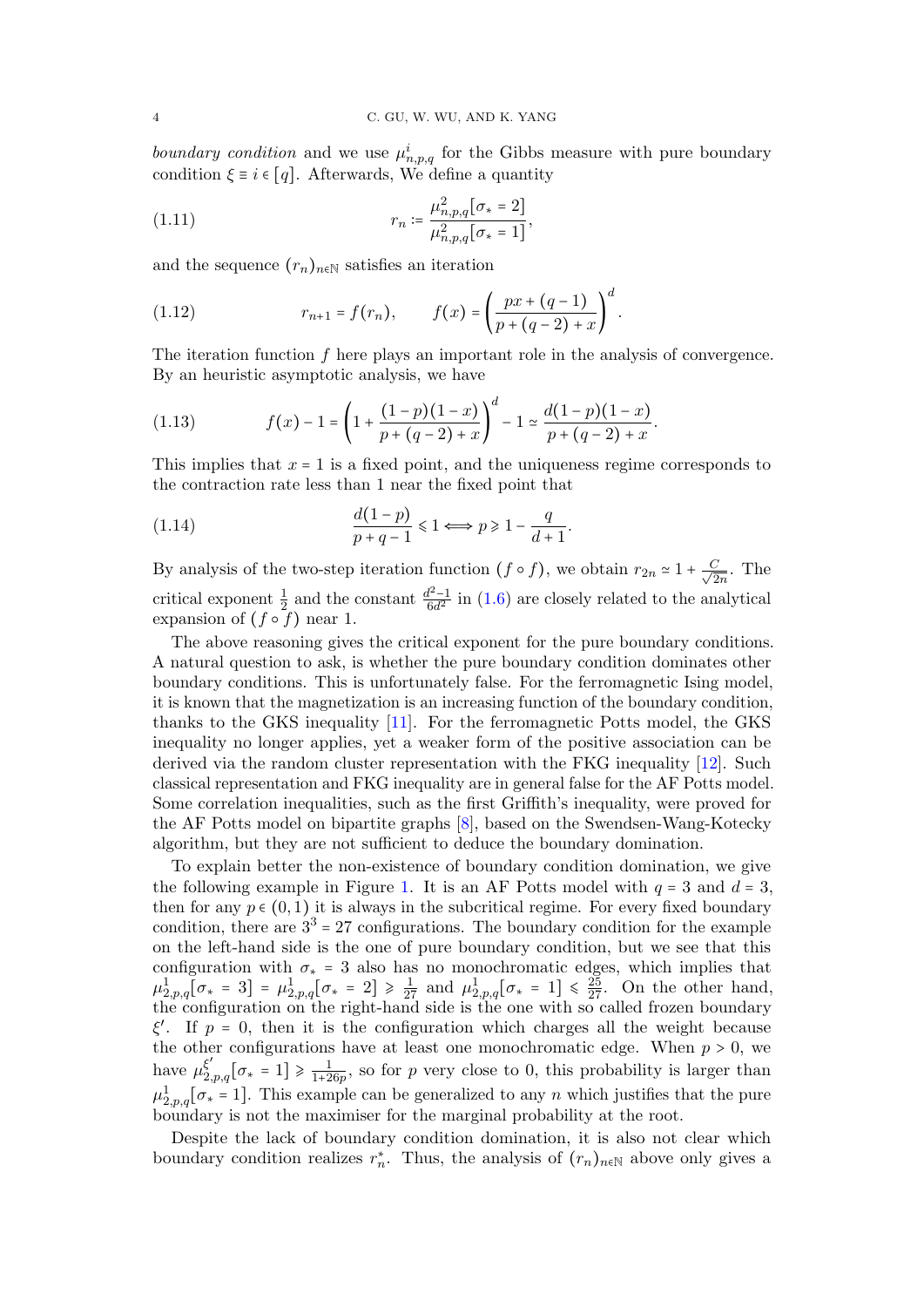

<span id="page-4-0"></span>Figure 1. The example on the left-hand side is the one with the pure boundary condition, while the one on the right-hand side is with the frozen boundary.

lower bound of the discrepancy probability. However, we will prove that

<span id="page-4-1"></span>(1.15) for all 
$$
r_n^* = 1 + o(1)
$$
, we have  $r_{n+2}^* \le (f \circ f)(r_n^*)$ .

In another word, when  $r_n^*$  is very close to 1, its upper bound is also dominated by the two-step iteration function  $(f \circ f)$ . Therefore, the upper bound and lower bound follow the same dynamic iteration near the fixed point, which implies Theorem [1.2.](#page-2-0)

Let us add more comments on  $(1.15)$  and the iteration. The upper bound iteration [\(1.15\)](#page-4-1) here is obtained quite qualitatively, i.e. we do not go further to give all possible values of  $r_n^*$  such that  $r_{n+2}^* \leq (f \circ f)(r_n^*)$  holds. That is why we need to assume Hypothesis [1.1,](#page-1-1) which guarantees  $r_n^* = 1 + o(1)$  for large n. On the other hand, we obtained precise contraction rate of the two-step iteration ( $f \circ f$ ) and its generalization. Therefore, if we could enlarge the regime such that [\(1.15\)](#page-4-1) holds, and show that  $r_n^*$  enters this regime for large n, it will give a unconditional proof for Theorem [1.2.](#page-2-0)

The rest of the paper is organized as following. In Section 2, we prove the lower bound of  $(r_n^*)_{n \in \mathbb{N}}$  by studying the pure boundary iterations. In Section 3, we formulate the general two-step iterations, and justify the asymptotic upper bound [\(1.15\)](#page-4-1), when  $r_n^*$  lies in a small neighborhood of 1. In Section 4, we give a proof of the contraction rate of the  $(f \circ f)$  type maps, thus concluding Theorem [1.2,](#page-2-0) and is of independent interest.

Notations. Throughout the paper, we will use the notation of Dirac function  $\delta_i(j) = \delta_{i,j} = \mathbf{1}_{\{i=j\}}$ . We also recall that we use the dictionary notation  $\{1, 2, 3, \cdots, d\}^{\mathbb{N}^+}$ for the vetrices of the tree, and |u| for the word length. Then for  $u \in \{1, 2, 3, \dots, d\}^{\mathbb{N}^+}$ with  $|u| = k$ , we use  $\xi^u$  to represent the boundary condition of the subtree rooted at u, and  $\mu_{n-k,p,q}^{\xi^u}, W_{n-k,p,q}^{\xi^u}$  respectively for its probability space and the weight function.

## 2. Lower bound by pure boundary condition

In this section, we prove the lower bound in Theorem [1.2.](#page-2-0) Our method is to establish the one-step iteration, which has a closed expression for the pure boundary condition case, i.e.  $r_{n+1} = f(r_n)$  in Lemma [2.2.](#page-5-0) Therefore, we will focus on the iteration function  $f$  defined in  $(1.12)$ .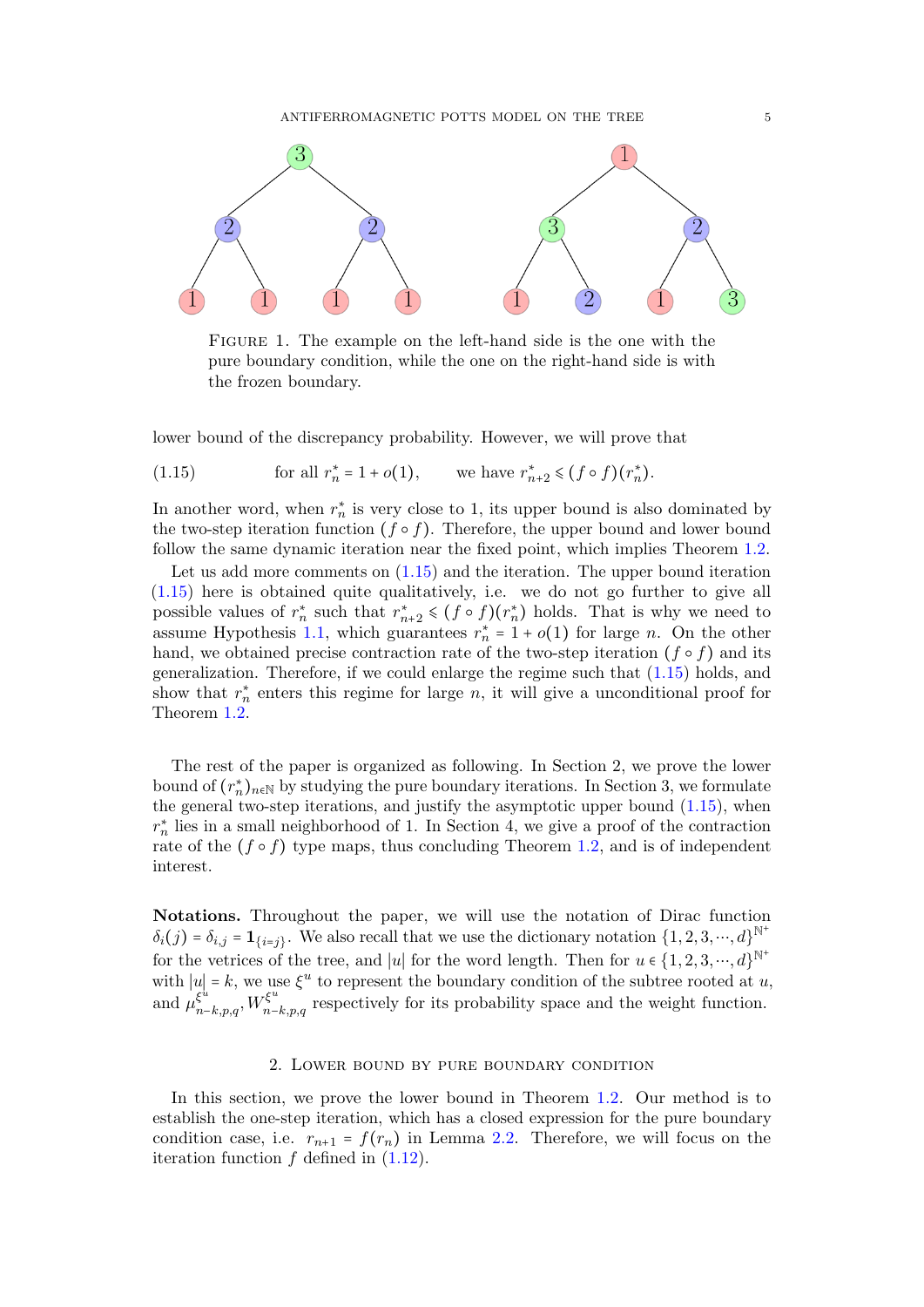2.1. One-step iteration. In this part, we establish the recurrence called *one-step* iteration.

<span id="page-5-2"></span>**Lemma 2.1.** For any  $p \in (0,1)$ , integers  $d, n \geq 1, q \geq 2$ , we have the following recurrence for the ratio function

<span id="page-5-1"></span>(2.1) 
$$
\frac{\mu_{n,p,q}^{\xi}[\sigma_{*}=2]}{\mu_{n,p,q}^{\xi}[\sigma_{*}=1]} = \prod_{u=1}^{d} \left( \frac{(p-1)\mu_{n-1,p,q}^{\xi^{u}}[\sigma_{u}=2]+1}{(p-1)\mu_{n-1,p,q}^{\xi^{u}}[\sigma_{u}=1]+1} \right).
$$

Similar recursions are also used in [\[9,](#page-21-12) [4\]](#page-21-13), and the proof are almost the same. However, for completeness we present the proof as follows.

Proof. Using the weight function defined in [\(1.4\)](#page-0-0)

$$
W_{n,p,q}^{\xi}(\sigma_{*}=1)=\prod_{u=1}^{d}\left(W_{n-1,p,q}^{\xi^{u}}(\sigma^{u})p^{\delta_{1}(\sigma_{u})}\right),
$$

which implies

(2.2) 
$$
\mu_{n,p,q}^{\xi}[\sigma_{*}=1] = \frac{\sum_{\sigma^{1},\cdots,\sigma^{d}} \prod_{u=1}^{d} (W_{n-1,p,q}^{\xi^{u}}(\sigma^{u}) p^{\delta_{1}(\sigma_{u})})}{\sum_{j=1}^{q} \sum_{\sigma^{1},\cdots,\sigma^{d}} \prod_{u=1}^{d} (W_{n-1,p,q}^{\xi^{u}}(\sigma^{u}) p^{\delta_{j}(\sigma_{u})}).
$$

Then we notice that conditioned on the state of  $\sigma_{*}$ , the spins on different subtrees are independent, so we have

<span id="page-5-3"></span>(2.3) 
$$
\mu_{n,p,q}^{\xi}[\sigma_{*}=1] = \frac{\prod_{u=1}^{d} (\sum_{\sigma^{u}} W_{n-1,p,q}^{\xi^{u}}(\sigma^{u}) p^{\delta_{1}(\sigma_{u})})}{\sum_{j=1}^{q} \prod_{u=1}^{d} (\sum_{\sigma^{u}} W_{n-1,p,q}^{\xi^{u}}(\sigma^{u}) p^{\delta_{j}(\sigma_{u})})}.
$$

After a normalization by  $Z_{n-1,\beta,q}^{\xi^u}$ , this equation becomes

$$
\mu_{n,p,q}^{\xi}[\sigma_{*} = 1] = \frac{\prod_{u=1}^{d} \left( \sum_{j_{u} \in [q]} \mu_{n-1,p,q}^{\xi^{u}} [\sigma_{u} = j_{u}] p^{\delta_{1}(j_{u})} \right)}{\sum_{i=1}^{q} \prod_{u=1}^{d} \left( \sum_{j_{u} \in [q]} \mu_{n-1,p,q}^{\xi^{u}} [\sigma_{u} = j_{u}] p^{\delta_{i}(j_{u})} \right)},
$$

and this can be further simplified by

$$
\sum_{j_u \in [q]} \mu_{n-1, p, q}^{\xi^u} [\sigma_u = j_u] p^{\delta_i(j_u)} = p \mu_{n-1, p, q}^{\xi^u} [\sigma_u = i] + \sum_{j_u \in [q] \setminus \{i\}} \mu_{n-1, p, q}^{\xi^u} [\sigma_u = j_u]
$$

$$
= (p-1) \mu_{n-1, p, q}^{\xi^u} [\sigma_u = i] + 1.
$$

Therefore, we have

$$
\mu_{n,p,q}^{\xi}[\sigma_* = 1] = \frac{\prod_{u=1}^d ((p-1)\mu_{n-1,p,q}^{\xi^u}[\sigma_u = 1] + 1)}{\sum_{i=1}^q \prod_{u=1}^d ((p-1)\mu_{n-1,p,q}^{\xi^u}[\sigma_u = i] + 1)}.
$$

This gives us the desired result.

Generally speaking, the one-step iteration is not a closed formula for  $r_n(\xi)$ , because as we move to different subtrees, the boundary conditions  $\xi^u$  are different from  $\xi$ . A very special case is the pure boundary situation, in which we obtain a closed formula.

<span id="page-5-0"></span>**Lemma 2.2.** For any  $p \in (0,1)$ , integers  $d \ge 1, q \ge 2$  and the pure boundary condition  $\xi \equiv 2$ , the ratio function  $r_n = \frac{\mu_{n,p,q}^2[\sigma_* = 2]}{\mu_{n,p,q}^2[\sigma_* = 1]}$  satisfies the iteration  $r_{n+1} = f(r_n)$  with f defined in  $(1.12)$ .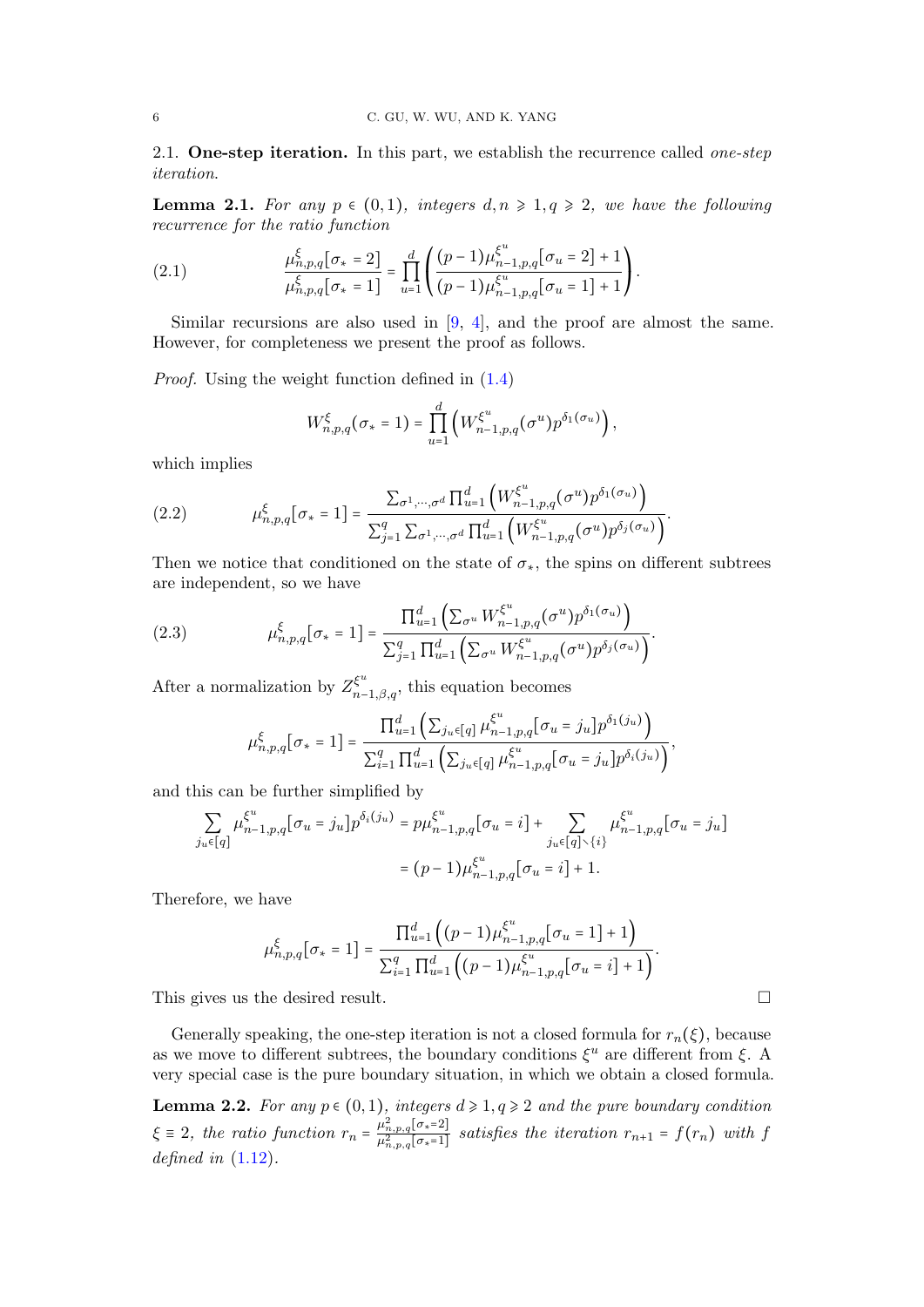*Proof.* When the boundary condition is pure  $\xi \equiv 2$ , the probability  $\mu_{n,p,q}^2[\sigma_* = i]$  only takes two values and we can calculate that takes two values, and we can calculate that

<span id="page-6-4"></span>(2.4) 
$$
\mu_{n,p,q}^2[\sigma_* = 2] = \frac{r_n}{r_n + q - 1}, \qquad \mu_{n,p,q}^2[\sigma_* = 1] = \frac{1}{r_n + q - 1}.
$$

We put them back to  $(2.1)$  and obtain the iteration function f.

2.2. Convergence rate for the pure boundary condition. The main result in this part is the following convergence rate in the special case of pure boundary condition.

<span id="page-6-2"></span>**Proposition 2.3.** For the critical case  $p_c = 1 - \frac{q}{d\tau}$  $\frac{q}{d+1} > 0$ , the convergence rate for the pure boundary condition is that

<span id="page-6-3"></span>(2.5) 
$$
\lim_{n \to \infty} \frac{1}{n} \left( \left| \mu_{n, p_c, q}^1[\sigma_* = 1] - \frac{1}{q} \right| \right)^{-2} = \frac{d^2 - 1}{6d^2} \left( \frac{q^2}{q - 1} \right)^2.
$$

We remark that for the pure boundary condition, the convergence of the ratio  $\lim_{n\to\infty} r_n = 1$  follows directly from explicit computations in Proposition [4.1](#page-15-0) and Corollary [4.5.](#page-20-0) Therefore the proposition above does not require assuming Hypothesis [1.1.](#page-1-1)

The following elementary properties about f are useful.

<span id="page-6-1"></span>**Lemma 2.4** (Elementary properties of f). For  $p \in \left[1 - \frac{q}{d^4}\right]$  $\frac{q}{d+1}, 1) \cap (0,1)$ , the following properties hold for f defined in [\(1.12\)](#page-3-0).

- (1) Range:  $f(x) \geq 1$  for all  $x \in [0,1]$ ;  $f(x) \in (0,1]$  for all  $x \geq 1$ .
- (2) Fixed point:  $f(x) = x$  admits a unique solution on  $\mathbb{R}^+$  that  $x = 1$ .
- (3) Monotonicity: f is decreasing.
- (4) Contraction on one side: for every  $x \geq 1$ ,  $1 f(x) \leq x 1$ .

*Proof.* Property (1) can be deduced directly from the expression of f and the fixed point is a corollary. To study the monotonicity of  $f$ , we look at its derivative

<span id="page-6-0"></span>(2.6) 
$$
f'(x) = \left(\frac{px + (q-1)}{p + (q-2) + x}\right)^{d-1} \frac{d(p-1)(p+q-1)}{(p + (q-2) + x)^2} \leq 0,
$$

because we have  $p < 1$ . For the contraction on one side, it suffices to study  $F(x) = f(x) + x - 2$  and we know that  $F(1) = 0$ . Thus we look at its derivative. It is clear that

(2.7) 
$$
\forall x \geq 1, \qquad F'(x) = f'(x) + 1 \geq 0,
$$

which can be deduced directly from  $(2.6)$ .

A direct corollary from Lemma [2.4](#page-6-1) is that  $r_{2k} \geq 1$  while  $r_{2k+1} \leq 1$  for all  $k \in \mathbb{N}$ , so the ratio converges to the fixed point from two sides. This suggests us to use the two-step iteration  $(f \circ f)$  to study the convergence rate for even terms and odd terms separately.

*Proof of Proposition [2.3.](#page-6-2)* Throughout the proof we admit  $\lim_{n\to\infty} r_n = 1$ , which will be proved in Corollary [4.5.](#page-20-0) We divide the proof into three steps.

Step 1: identification of the critical exponent. We explain at first the intuition to find the critical exponent. Suppose that  $r_{2k} \approx 1 + (Ck)^{-\frac{1}{\alpha}}$ , then we should have

$$
(r_{2k}-1)^{-\alpha} \simeq Ck,
$$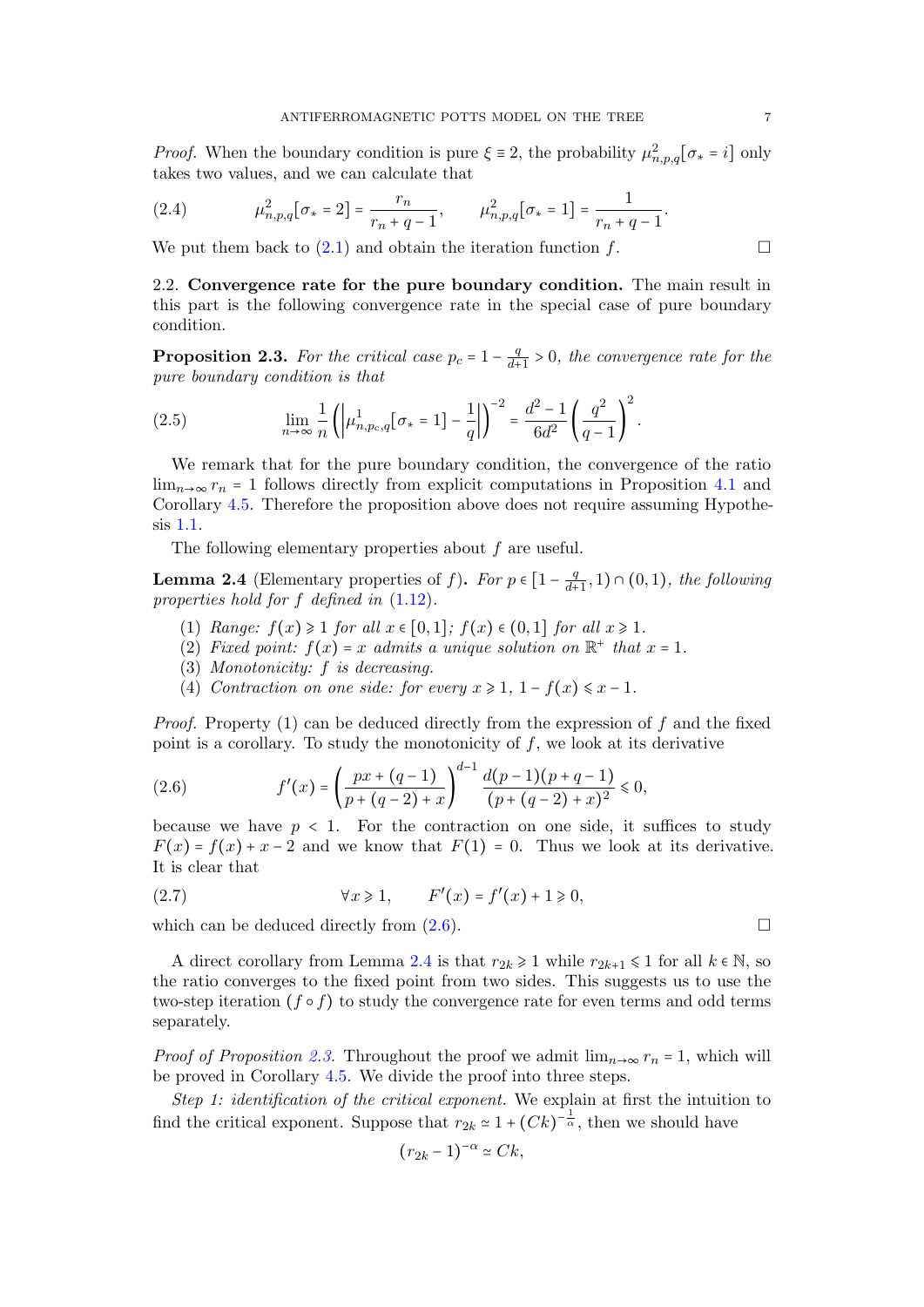which implies

$$
(r_{2k+2}-1)^{-\alpha} - (r_{2k}-1)^{-\alpha} \simeq C.
$$

Thus, the problem can be reduced to find an exponent  $\alpha > 0$  and a non-trivial constant  $C > 0$  in order to see the power law behavior

<span id="page-7-0"></span>(2.8) 
$$
\lim_{x \to 1} ((f \circ f)(x) - 1)^{-\alpha} - (x - 1)^{-\alpha} = C.
$$

Since f is analytic, we do the Taylor expansion for  $(f \circ f)$  around 1 that

(2.9) 
$$
(f \circ f)(x) - 1 = \sum_{m=1}^{\infty} \frac{c_m}{m!} (x - 1)^m, \qquad c_m = \frac{d^m}{dx^m|_{x=1}} (f \circ f)(x).
$$

At the critical phase, one can calculate several terms using [\(2.6\)](#page-6-0) and the chain rule that

$$
c_1 = (f \circ f)'(1) = 1
$$
,  $c_2 = (f \circ f)''(1) = 0$ ,  $c_3 = (f \circ f)'''(1) = -\frac{(d^2 - 1)}{d^2}$ .

We explain more details. For  $c_1$  and  $c_2$ , we only need to use the fact  $f(1) = 1$  and  $f'(1) = -1$  by [\(1.12\)](#page-3-0), [\(2.6\)](#page-6-0) and  $p_c = 1 - \frac{q}{d+1}$  $\frac{q}{d+1}$ . Then by the chain rule

$$
(f \circ f)'(1) = f'(f(1))f'(1) = 1,
$$
  
\n
$$
(f \circ f)''(1) = f''(1)(f'(1))^2 + f'(1)f''(1) = 0.
$$

Notice that  $c_2$  is null, and since we assume  $d \ge 2$ , the term  $c_3$  does not vanish. These terms will play an important role in the following calculation.

We put the analytic expansion back in  $(2.8)$  with a change of variable  $y = x - 1$ 

.

$$
\lim_{x \to 1} ((f \circ f)(x) - 1)^{-\alpha} - (x - 1)^{-\alpha} = \lim_{y \to 0} \frac{y^{\alpha} - (y + \frac{c_3}{6}y^3 + o(y^3))^{\alpha}}{y^{\alpha}(y + \frac{c_3}{6}y^3 + o(y^3))^{\alpha}}
$$

Here we use the notation  $o(1)$  for  $\lim_{y\to 0} o(1) = 0$ . Then we observe that the numerator is of leading order  $y^{2+\alpha}$ 

$$
y^{\alpha} - \left(y + \frac{c_3}{6}y^3 + o(y^3)\right)^{\alpha} = y^{\alpha} - y^{\alpha} \left(1 + \frac{c_3}{6}y^2 + o(y^2)\right)^{\alpha} = -\frac{\alpha c_3}{6}y^{2+\alpha} + o(y^{2+\alpha}),
$$

while the denominator is of leading order  $y^{2\alpha}$ . Therefore,  $\alpha = 2$  is the only possible condidate to realize a non-trivial limit. candidate to realize a non-trivial limit

<span id="page-7-1"></span>
$$
\lim_{x \to 1} ((f \circ f)(x) - 1)^{-2} - (x - 1)^{-2} = \lim_{y \to 0} \frac{y^2 - (y + \frac{c_3}{6}y^3 + o(y^3))^2}{y^2(y + \frac{c_3}{6}y^3 + o(y^3))^2}
$$
\n
$$
= \lim_{y \to 0} \frac{-\frac{c_3}{3}y^4 + o(y^4)}{(y^4 + \frac{c_3}{3}y^6 + o(y^6))}
$$
\n
$$
= -\frac{c_3}{3}.
$$

Step 2: convergence rate of  $(r_n)_{n\in\mathbb{N}}$ . By Proposition [4.1,](#page-15-0) we have  $\lim_{k\to\infty} r_{2k} = 1$ and then use the telescope formula to obtain that

$$
\lim_{n \to \infty} \frac{1}{2n+2} (r_{2n+2} - 1)^{-2} = \lim_{n \to \infty} \frac{1}{2n+2} \left( \sum_{k=1}^{n} \left( (r_{2k+2} - 1)^{-2} - (r_{2k} - 1)^{-2} \right) \right)
$$

$$
= \lim_{k \to \infty} \frac{1}{2} \left( (r_{2k+2} - 1)^{-2} - (r_{2k} - 1)^{-2} \right)
$$

$$
= -\frac{c_3}{6} = \frac{d^2 - 1}{6d^2}.
$$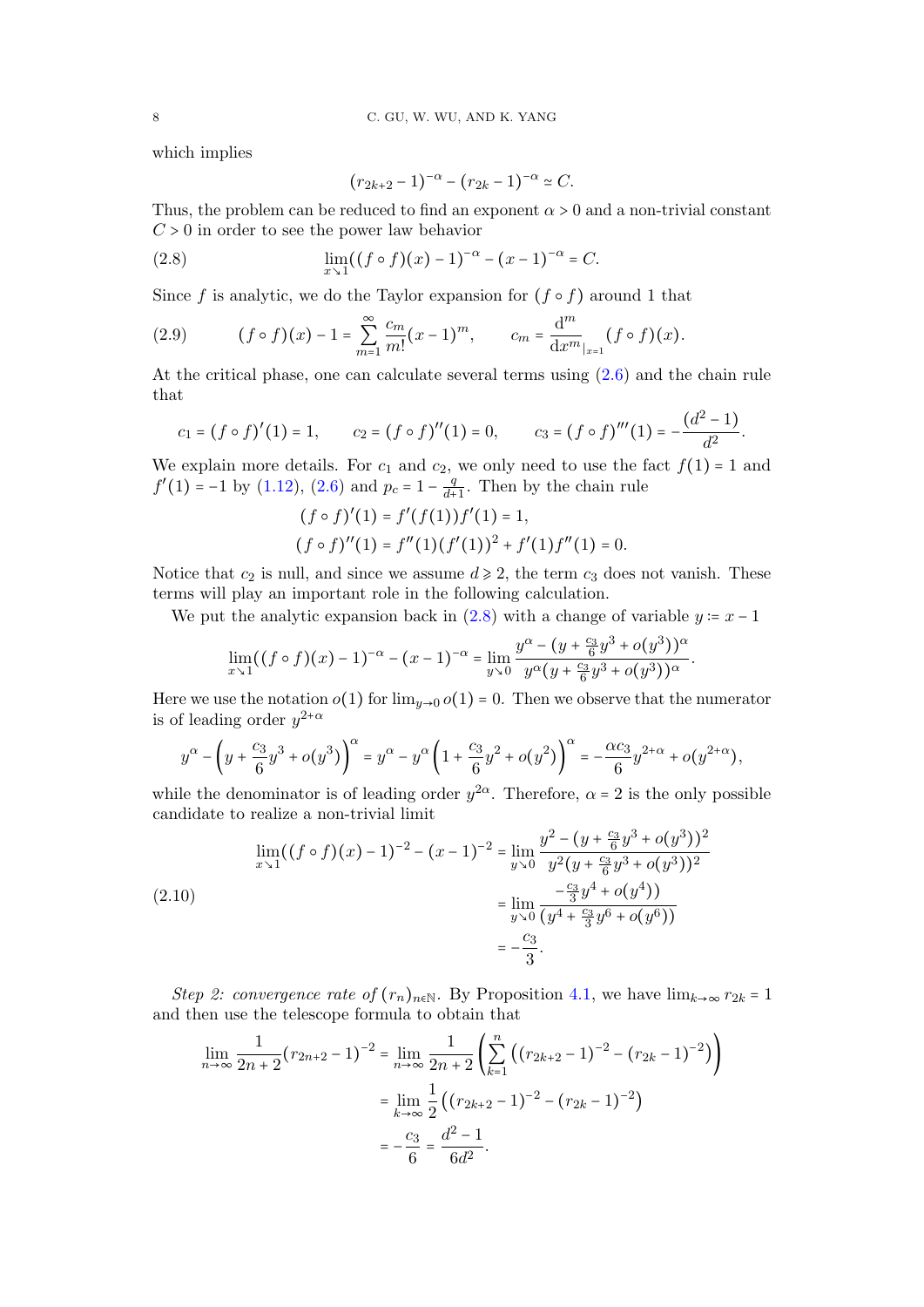From the first line to the second line, we use a classical exercise that the limit of average coincides with the limit of sequence. This gives us the ratio convergence rate for the even terms.

We then treat the odd terms with the mean value theorem: there exists  $z_{2k} \in (1, r_{2k})$ such that

$$
r_{2k+1}-1=f(r_{2k})-f(1)=f'(z_{2k})(r_{2k}-1),
$$

and  $\lim_{k\to\infty} z_{2k} = 1$  by squeeze theorem. This implies  $\lim_{k\to\infty} f'(z_{2k}) = -1$  and thus we establish that

<span id="page-8-0"></span>(2.11) 
$$
\lim_{n \to \infty} \frac{1}{n} |r_n - 1|^{-2} = \frac{d^2 - 1}{6d^2}.
$$

Step 3: convergence rate of probability. We now turn to the proof of  $(2.5)$ . We make use of the formula [\(2.4\)](#page-6-4), Step 2 (which gives  $r_n \rightarrow 1$ ) and [\(2.11\)](#page-8-0)

$$
\lim_{n \to \infty} \frac{1}{n} \left( \left| \mu_{n, p_c, q}^2 [\sigma_* = 2] - \frac{1}{q} \right| \right)^{-2} = \lim_{n \to \infty} \frac{1}{n} \left( \left| \frac{r_n}{r_n + q - 1} - \frac{1}{q} \right| \right)^{-2}
$$

$$
= \lim_{n \to \infty} \frac{1}{n} \left( \left| \frac{(q - 1)|r_n - 1|}{q(r_n + q - 1)} \right| \right)^{-2}
$$

$$
= \left( \frac{q^2}{q - 1} \right)^2 \lim_{n \to \infty} \frac{1}{n} |r_n - 1|^{-2}
$$

$$
= \frac{d^2 - 1}{6d^2} \left( \frac{q^2}{q - 1} \right)^2.
$$

This is the desired result.

# 3. Upper bound by expansion near fixed point

The pure boundary condition analyzed in the previous section is only a very special case. In this section we show that for evey boundary condition, the iteration function  $(f \circ f)$ , where f is defined in [\(1.12\)](#page-3-0) captures the rate of convergence near the fixed point. The main result of this section is the following proposition.

<span id="page-8-4"></span>**Proposition 3.1.** For any integers  $d, n \geq 1, q \geq 2$  and  $p \in \left[1 - \frac{q}{d+1}, 1\right) \cap (0, 1)$ , there **EXECUTE:** For any integers  $a, n \ge 1$ ,  $q \ge 2$  and  $p \in [1 - \frac{d+1}{d+1}, 1) \cap (0, 1)$ , there exists a constant  $\varepsilon(d, q, p) \in (0, \infty)$ , such that for every  $r_n^* \in [1, 1 + \varepsilon)$ , we have that  $r_{n+2}^* \leq (f \circ f)(r_n^*).$ 

3.1. Two-step iteration. We may obtain a two-step iteration by applying Lemma [2.1](#page-5-2) twice. However, two step iteration in the general boundary condition is much more complicated than the one studied in the last section, so we will make a reduction to the extremal boundary conditions, in the sense of the next proposition.

<span id="page-8-1"></span>**Proposition 3.2.** For any integers  $d, n \geq 1, q \geq 2$  and  $p \in \left[1 - \frac{q}{d+1}, 1\right) \cap (0, 1)$ , the **Troposition 5.2.** For any integers  $a, n \ge 1, q \ge 2$  and  $p \in [1 - \frac{d+1}{d+1}]$ <br>ratio function satisfies the following bound for the two-step iteration

<span id="page-8-3"></span>(3.1) 
$$
r_{n+2}^* \leq \max_{\mathcal{A}(r_n^*)} h(\mathbf{x}).
$$

Here  $\mathbf{x} = \{x_k^u\}_{u \in [d], k \in [q]}$  represents a vector, and h is a function defined as

<span id="page-8-2"></span>(3.2)  

$$
h(\mathbf{x}) \coloneqq U^d, \qquad U \coloneqq \frac{\sum_{j=1}^q V_j p^{\delta_2(j)}}{\sum_{j=1}^q V_j p^{\delta_1(j)}},
$$

$$
V_j \coloneqq \prod_{u=1}^d V_j^u, \qquad V_j^u \coloneqq \frac{\sum_{k=1}^q x_k^u p^{\delta_j(k)}}{\sum_{k=1}^q x_k^u p^{\delta_1(k)}},
$$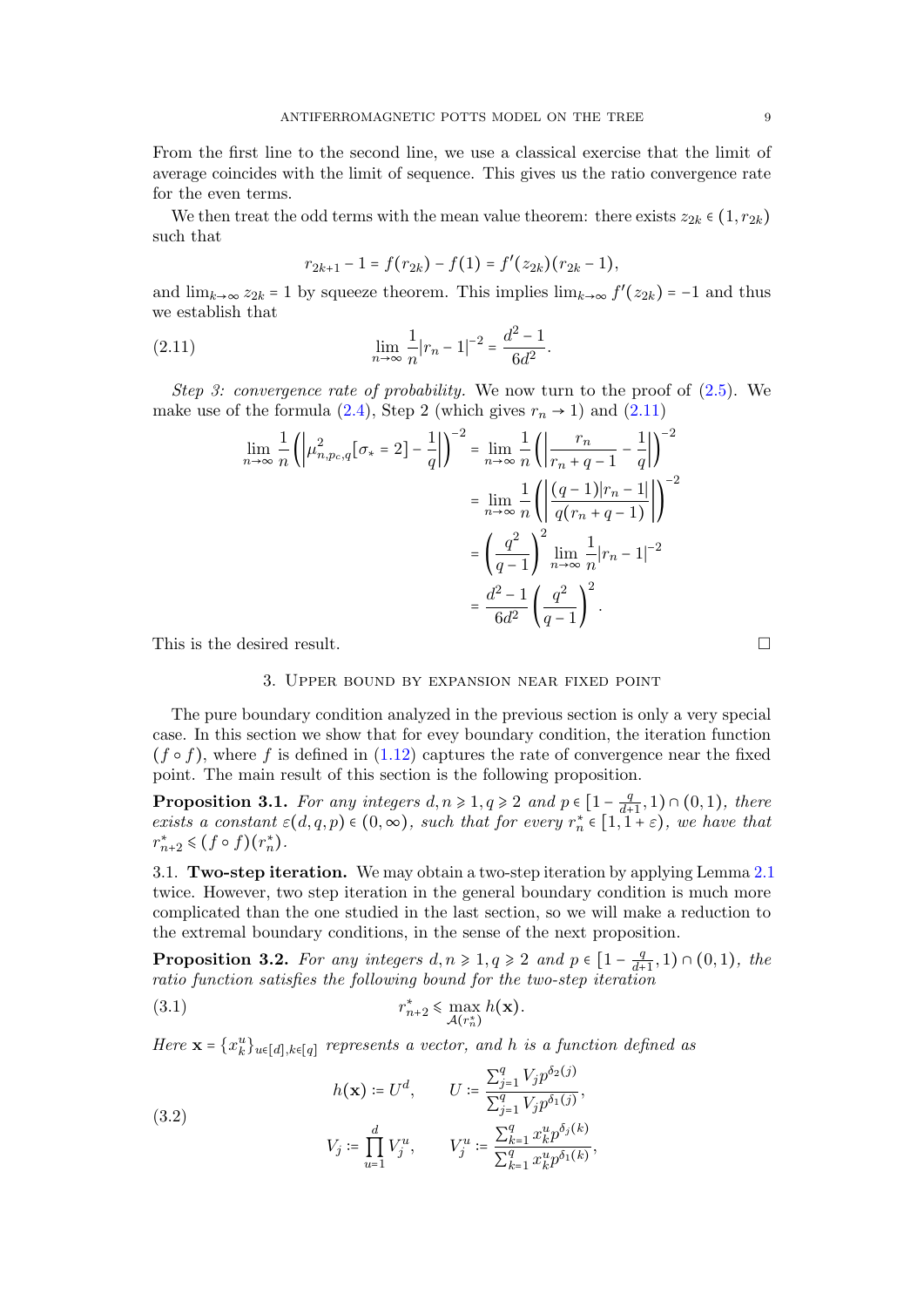and  $A(r)$  as a reduced admissible domain for  $r \geq 1$ 

<span id="page-9-0"></span>(3.3) 
$$
\mathcal{A}(r) \coloneqq \left\{ \mathbf{x} : x_1^u = 1 \text{ and } x_k^u \in \{1, r\}, \forall k \in [q] \setminus \{1\}, \text{ and } \forall u \in [d] \right\}.
$$

This proposition has already been shown in [\[9,](#page-21-12) Lemma 2.6]. We reformulate its proof here for the self-completeness of the paper.

Proof of Proposition [3.2.](#page-8-1) Step 1: general two-step iteration formula. Using the recurrence [\(2.3\)](#page-5-3) formula, we have

$$
r_{n+2}(\xi) = \frac{W_{n+2,p,q}^{\xi}(\sigma_{*}=2)}{W_{n+2,p,q}^{\xi}(\sigma_{*}=1)}
$$
  
= 
$$
\prod_{v=1}^{d} \left( \frac{\sum_{j=1}^{q} W_{n+1,p,q}^{\xi^{v}}(\sigma_{v}=j) p^{\delta_{2}(j)}}{\sum_{j=1}^{q} W_{n+1,p,q}^{\xi^{v}}(\sigma_{v}=j) p^{\delta_{1}(j)}} \right)
$$
  
= 
$$
\prod_{v=1}^{d} \left( \frac{\sum_{j=1}^{q} W_{n+1,p,q}^{\xi^{v}}(\sigma_{v}=j) / W_{n+1,p,q}^{\xi^{v}}(\sigma_{v}=1) p^{\delta_{2}(j)}}{\sum_{j=1}^{q} W_{n+1,p,q}^{\xi^{v}}(\sigma_{v}=j) / W_{n+1,p,q}^{\xi^{v}}(\sigma_{v}=1) p^{\delta_{1}(j)}} \right).
$$

We can apply once again the formula [\(2.3\)](#page-5-3) for  $W_{n+1,p,q}^{\xi^v}(\sigma_v = j)/W_{n+1,p,q}^{\xi^v}(\sigma_v = 1)$  in order to get the general two-step iteration. We define a function  $\hat{h}$ 

<span id="page-9-1"></span>(3.4) 
$$
\hat{h}(\{\hat{x}_{k}^{vu}\}_{u,v\in[d],k\in[q]}) := \prod_{v=1}^{d} \hat{U}^{v}, \qquad \hat{U}^{v} := \frac{\sum_{j=1}^{q} \hat{V}_{j}^{v} p^{\delta_{2}(j)}}{\sum_{j=1}^{q} \hat{V}_{j}^{v} p^{\delta_{1}(j)}},
$$

$$
\hat{V}_{j}^{v} := \prod_{u=1}^{d} \hat{V}_{j}^{vu}, \qquad \hat{V}_{j}^{vu} := \frac{\sum_{k=1}^{q} \hat{x}_{k}^{vu} p^{\delta_{j}(k)}}{\sum_{k=1}^{q} \hat{x}_{k}^{vu} p^{\delta_{1}(k)}},
$$

and then by identifying that

<span id="page-9-2"></span>(3.5)  

$$
\hat{U}^{v} = \frac{\sum_{j=1}^{q} W_{n+1,p,q}^{\xi^{v}}(\sigma_{v} = j) p^{\delta_{2}(j)}}{\sum_{j=1}^{q} W_{n+1,p,q}^{\xi^{v}}(\sigma_{v} = j) p^{\delta_{1}(j)}}, \qquad \hat{V}_{j}^{v} = \frac{W_{n+1,p,q}^{\xi^{v}}(\sigma_{v} = j)}{W_{n+1,p,q}^{\xi^{v}}(\sigma_{v} = 1)},
$$

$$
\hat{V}_{j}^{vu} = \frac{\sum_{k=1}^{q} W_{n,p,q}^{\xi^{vu}}(\sigma_{vu} = k) p^{\delta_{j}(k)}}{\sum_{k=1}^{q} W_{n,p,q}^{\xi^{vu}}(\sigma_{vu} = k) p^{\delta_{1}(k)}}, \qquad \hat{x}_{k}^{vu} = \frac{W_{n,p,q}^{\xi^{vu}}(\sigma_{vu} = k)}{W_{n,p,q}^{\xi^{vu}}(\sigma_{vu} = 1)},
$$

we obtain that

(3.6) 
$$
r_{n+2}(\xi) = \hat{h}\left(\left\{\frac{W_{n,p,q}^{\xi^{vu}}(\sigma_{vu}=k)}{W_{n,p,q}^{\xi^{vu}}(\sigma_{vu}=1)}\right\}_{u,v\in[d],k\in[q]}\right).
$$

The expression of  $\hat{h}$  is quite close to that of h defined in [\(3.2\)](#page-8-2). In the following steps, we see how to transform  $\hat{h}$  to h and restrict to the admissible domain.

Step 2: characterizations of max<sub> $\epsilon$ </sub>  $r_{n+2}(\xi)$ . In this part, we give some characterizations of the boundary condition that realizes max<sub> $\epsilon$ </sub>  $r_{n+2}(\xi)$ . These characterizations are not sufficient to identify the maximiser, but may reduce the maximiser to the admissible domain [\(3.3\)](#page-9-0). We focus on at first  $\hat{U}^v$  in [\(3.4\)](#page-9-1) and [\(3.5\)](#page-9-2) that

<span id="page-9-3"></span>(3.7) 
$$
\hat{U}^v = \frac{\sum_{j=1}^q W_{n+1,p,q}^{\xi^v}(\sigma_v = j) + (p-1)W_{n+1,p,q}^{\xi^v}(\sigma_v = 2)}{\sum_{j=1}^q W_{n+1,p,q}^{\xi^v}(\sigma_v = j) + (p-1)W_{n+1,p,q}^{\xi^v}(\sigma_v = 1)}.
$$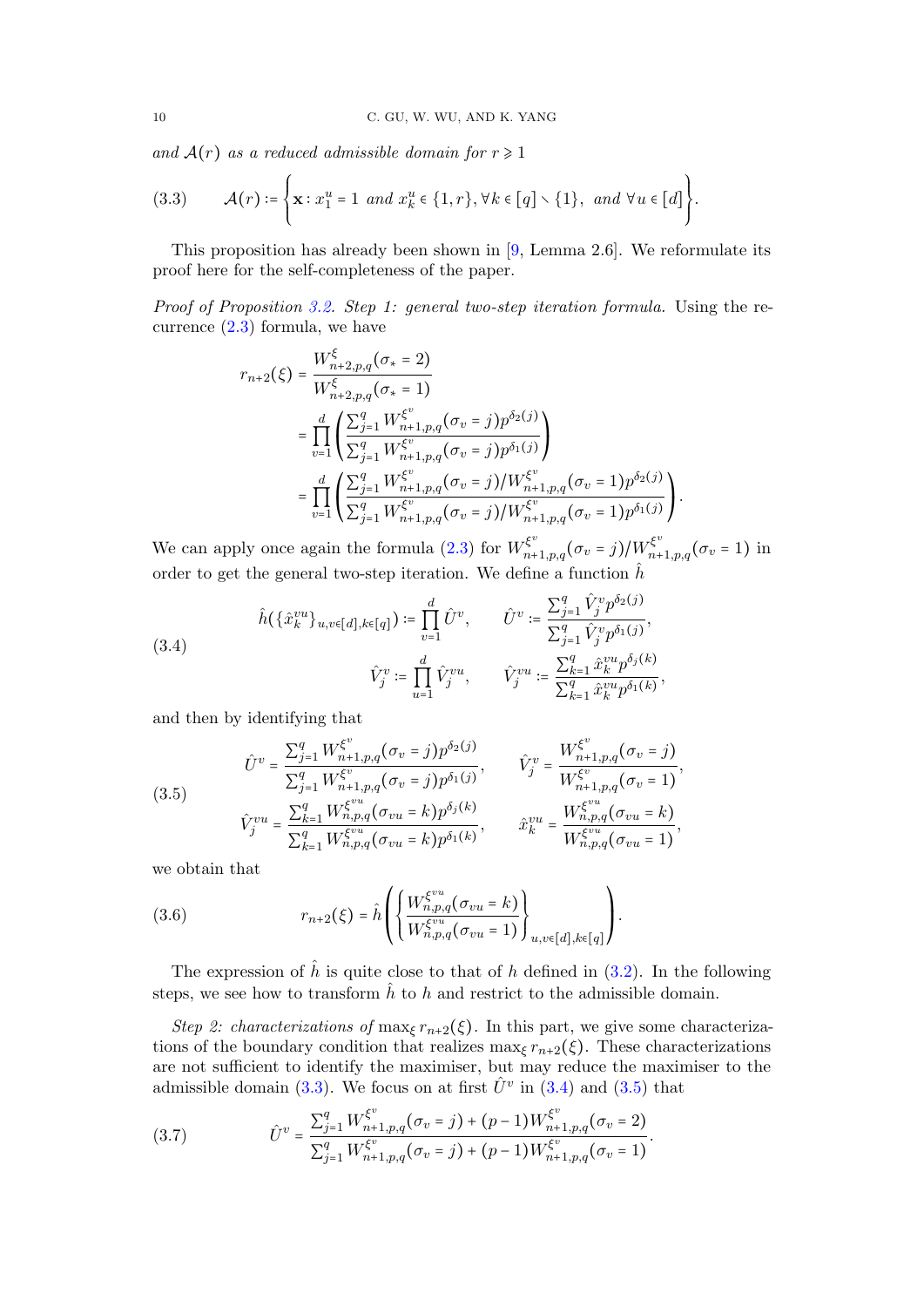As we are interested in the max<sub> $\xi$ </sub>  $r_{n+2}(\xi)$ , without loss of generality, we can suppose that for the maximiser of max<sub> $\xi$ </sub>  $r_{n+2}(\xi)$ 

<span id="page-10-0"></span>
$$
(3.8) \quad \mathbf{E_1} \coloneqq \left\{ \xi : \partial \mathbb{T}_{n+2}^d \to [q] \, \middle| \, \forall v \in [d], \quad W_{n+1,p,q}^{\xi^v}(\sigma_v = 1) = \max_{j \in [q]} W_{n+1,p,q}^{\xi^v}(\sigma_v = j), \right. \\
\left. W_{n+1,p,q}^{\xi^v}(\sigma_v = 2) = \min_{j \in [q]} W_{n+1,p,q}^{\xi^v}(\sigma_v = j) \right\}.
$$

Otherwise, for example suppose that  $j \in [q] \setminus \{1\}$  is the color to achieve the maximum, one can exchange the color between j and 1 in  $\xi^v$ . Then the value  $W_{n+1,p,q}^{\xi^v}(\sigma_v=1)$ and  $W_{n+1,p,q}^{\xi^v}(\sigma_v = j)$  exchange, and  $\hat{U}^v$  becomes larger.

We now go one step further and claim that for the maximiser of  $\max_{\xi} r_{n+2}(\xi)$ 

<span id="page-10-1"></span>
$$
(3.9) \quad \mathbf{E_2} \coloneqq \left\{ \xi : \partial \mathbb{T}_{n+2}^d \to [q] \middle| \forall v, u \in [d], \quad W_{n,p,q}^{\xi^{vu}}(\sigma_{vu} = 1) = \min_{k \in [q]} W_{n,p,q}^{\xi^{vu}}(\sigma_{vu} = k) \right\}.
$$

The argument is as follows. Suppose that it is not true, then there exist  $v, u \in [d]$  and  $k \in [q] \setminus \{1\}$ , such that  $W_{n,p,q}^{\xi^{vu}}(\sigma_{vu} = k)$  achieves the minimum weight on the subtree indexed by  $vu$ . Then by a similar formula as  $(3.7)$ 

(3.10) 
$$
\hat{V}_j^{vu} = \frac{\sum_{k=1}^q W_{n,p,q}^{\xi^{vu}}(\sigma_{vu} = k) + (p-1)W_{n,p,q}^{\xi^{vu}}(\sigma_{vu} = 2)}{\sum_{k=1}^q W_{n,p,q}^{\xi^{vu}}(\sigma_{vu} = k) + (p-1)W_{n,p,q}^{\xi^{vu}}(\sigma_{vu} = 1)},
$$

switching the color between k and 1 on the boundary condition  $\xi^{vu}$  will decrease the value of  $\hat{V}^{vu}_j$  for  $j \in [q] \setminus \{1\}$ , so as that of  $\hat{V}^v_j$ . Viewing the definition of  $\hat{V}^v_j$  in  $(3.5)$ , the condition  $(3.8)$  implies that

(3.11) 
$$
\forall v \in [d], j \in [q], \quad \hat{V}_j^v \leq 1 = \hat{V}_1^v.
$$

We then develop  $\hat{U}^v$  in function of  $\hat{V}^v_j$  like in [\(3.2\)](#page-8-2)

$$
\hat{U}^v = 1 + \frac{(1-p)(\hat{V}_1^v - \hat{V}_2^v)}{\sum_{j=1}^q \hat{V}_j^v + (p-1)\hat{V}_1^v}.
$$

Then the decrement of  $\hat{V}_j^v$  for  $j \in [q] \setminus \{1\}$  implies the increment of  $\hat{U}^v$ .

We now propose a third characterization for the maximiser of max $\zeta r_{n+2}(\xi)$ 

<span id="page-10-2"></span>(3.12) 
$$
\mathbf{E_3} \coloneqq \left\{ \xi : \partial \mathbb{T}_{n+2}^d \to [q] \middle| \quad \forall v_1, v_2 \in [d], \quad \xi^{v_1} = \xi^{v_2} \right\}.
$$

That is to say, the boundary condition for the maximiser is periodic. This comes from the AM–GM inequality,

$$
\hat{h}\left(\left\{\frac{W_{n,p,q}^{\xi^{vu}}(\sigma_{vu}=k)}{W_{n,p,q}^{\xi^{vu}}(\sigma_{vu}=1)}\right\}_{u,v\in[d],k\in[q]}\right)=\prod_{v=1}^d \hat{U}^v \leq \frac{1}{d} \sum_{v=1}^d (\hat{U}^v)^d.
$$

Moreover, the upper bound on right-hand side is realizable: for a given boundary condition  $\xi$ , it suffice to take the boundary condition  $\xi^v$  of subtrees to maximize  $(\hat{U}^v)^d$ , and then copy it to other subtrees. Combining [\(3.8\)](#page-10-0), [\(3.9\)](#page-10-1), [\(3.12\)](#page-10-2), we obtain that

<span id="page-10-3"></span>(3.13) 
$$
r_{n+2}^{*} = \max_{\xi \in \mathbf{E_1} \cap \mathbf{E_2} \cap \mathbf{E_3}} \hat{h}\left(\left\{\frac{W_{n,p,q}^{\xi^{vu}}(\sigma_{vu}=k)}{W_{n,p,q}^{\xi^{vu}}(\sigma_{vu}=1)}\right\}_{u,v \in [d], k \in [q]}\right).
$$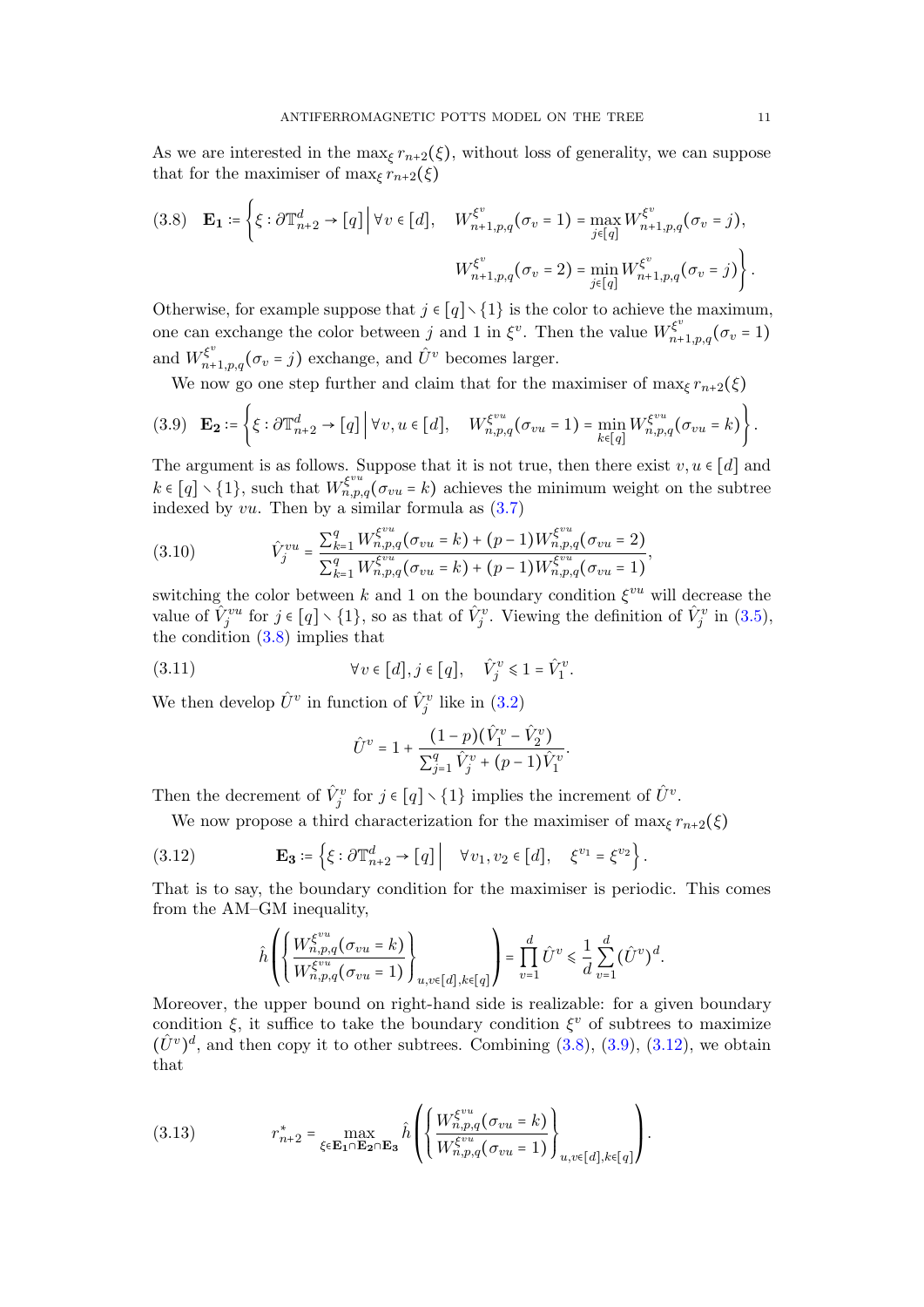Step 3: reduction of  $\hat{h}$ . Then the expression of  $\hat{h}$  becomes that of h once we skip the index of v, and then use  $(3.13)$ ,  $(3.5)$  to give an upper bound

(3.14) 
$$
r_{n+2}^{*} \leq \max_{\forall u \in [d], k \in [q], 1 \leq x_{k}^{u} \leq r_{n}^{*}, x_{1}^{u} = 1} h(\mathbf{x}).
$$

Moreover, fixing the other variables, the function  $x_k^u \mapsto h(\mathbf{x})$  is of type  $\frac{ax_k^u + b}{cx_k^u + d}$  with  $a, b, c, d \in \mathbb{R}$ . For this mapping, the extreme value is attained at the endpoint of the interval. Therefore, we obtain the desired result  $(3.1)$ .

3.2. Expansion of the two-step iteration near the fixed point. In this part, we study the property of the function  $h(\mathbf{x})$  defined in [\(3.2\)](#page-8-2). Although the optimization problem  $\max_{\mathbf{x} \in \mathcal{A}(r)} h(\mathbf{x})$  is quite difficult for a general r, its behavior near the fixed point 1 is closely related to the function  $f$  defined in  $(1.12)$ .

<span id="page-11-0"></span>**Proposition 3.3.** For any integers  $d, n \ge 1, q \ge 2$  and  $p \in \left[1 - \frac{q}{d+1}, 1\right) \cap \left(0, 1\right)$ , there exists a constant  $\varepsilon(d,q,p) \in (0,\infty)$ , such that for any  $r \in (1,1+\varepsilon)$ , we have

$$
\max_{\mathbf{x}\in\mathcal{A}(r)}h(\mathbf{x})=(f\circ f)(r).
$$

Moreover, the maximiser is attained when  $x_k^u = 1 + (r-1)\delta_{k,2}$  for all  $u \in [d]$ .

*Proof.* Throughout the proof, for  $\mathbf{x} \in \mathcal{A}(r)$ , we set

$$
x_k^u = 1 + (r - 1)\theta_k^u, \qquad \theta_k^u \in \{0, 1\},\
$$

with  $\theta_k^u$  to be fixed later. Then the function  $h(\mathbf{x})$  can be seen as a function with respect to r. By the Taylor formula, for  $x \in \mathcal{A}(r)$  and r close to 1

$$
h(\mathbf{x}) = 1 + \frac{\partial h}{\partial r}(\mathbf{1})(r-1) + O((r-1)^2).
$$

Here  $\mathbf{x} = \mathbf{1}$  means that for all  $u \in [d], k \in [q], x_k^u = 1$ . Since the first order dominates, the maximiser should attain the largest possible  $\frac{\partial h}{\partial r}(1)$ . We calculate the derivative at first using the chain rule:

$$
\begin{split} \frac{\partial h}{\partial r} &= \sum_{u=1}^d \sum_{j,k=2}^q d(U)^{d-1} \frac{\partial U}{\partial V_j} \frac{\partial V_j}{\partial x_k^u} \frac{\partial x_k^u}{\partial r} \\ &= \sum_{u=1}^d \sum_{j,k=2}^q d(U)^{d-1} \frac{\partial U}{\partial V_j} \frac{\partial V_j}{\partial x_k^u} \theta_k^u. \end{split}
$$

The derivative at fixed point  $x = 1$  is

$$
\frac{\partial U}{\partial V_j}(\mathbf{1}) = -d^{-1}(A/B)\delta_{2,j}, \qquad \frac{\partial V_j}{\partial x_k^u}(\mathbf{1}) = -d^{-1}(A/B)\delta_{j,k},
$$

where we use the following notation for the simplification

<span id="page-11-1"></span>(3.15) 
$$
A := d(1-p), \qquad B := p + q - 1,
$$

and the condition  $p \in \left[1 - \frac{q}{d+1}\right]$  $\frac{q}{d+1}, 1) \cap (0,1)$  implies that

<span id="page-11-2"></span>
$$
(3.16) \t\t A \le B.
$$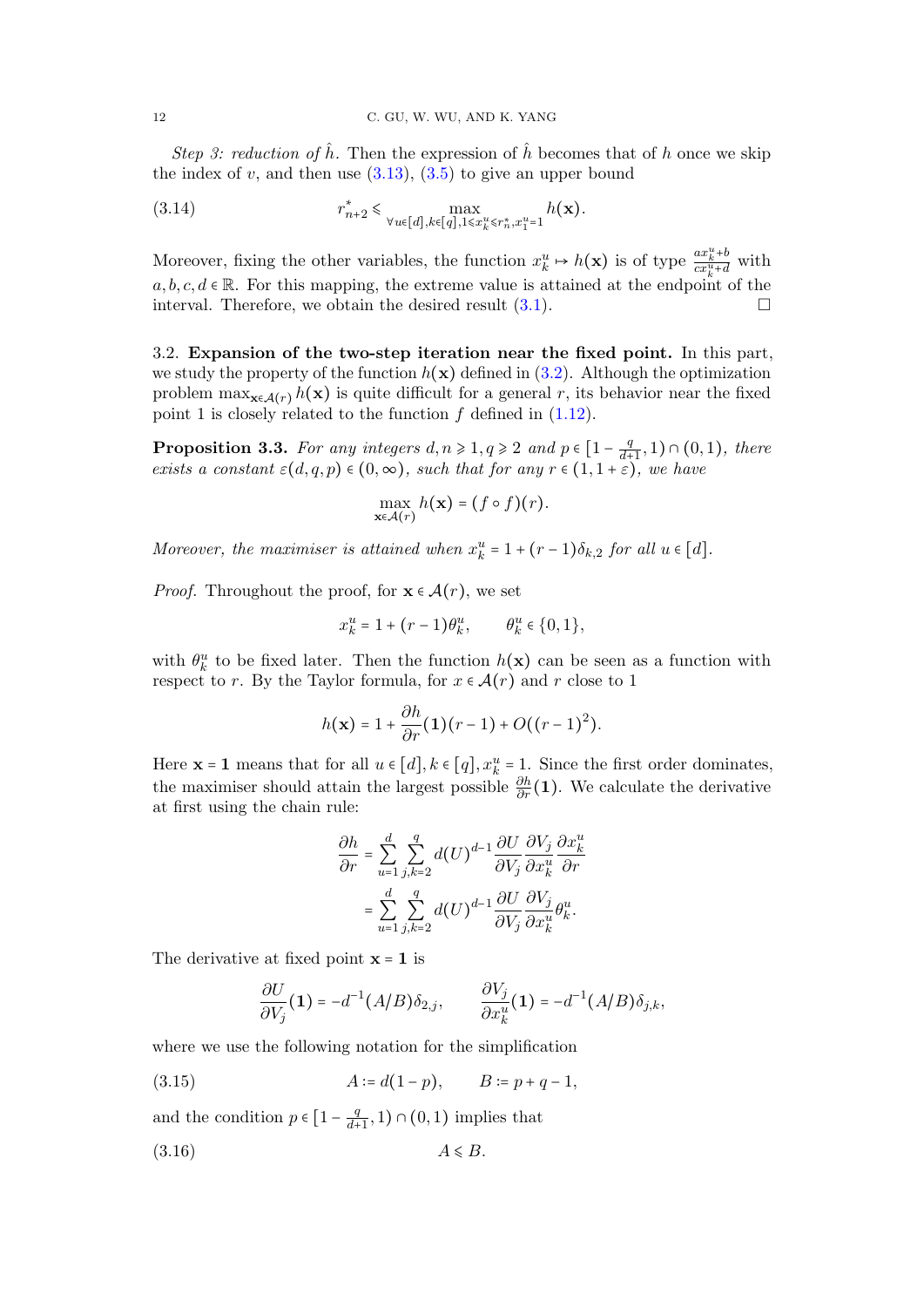Therefore, we have

$$
\frac{\partial h}{\partial r}(\mathbf{1}) = d^{-2} (A/B)^2 \sum_{u=1}^d \sum_{j,k=2}^q \theta_k^u \delta_{2,j} \delta_{j,k}
$$

$$
= d^{-2} (A/B)^2 \sum_{u=1}^d \sum_{k=2}^q \theta_k^u \delta_{2,k}
$$

$$
\leq d^{-1} (A/B)^2.
$$

The equality is attained when  $\theta_2^u = 1$  for all  $u \in [d]$ . This implies that for all  $u \in [d]$ ,  $x_2^u = r.$ 

For other variables, we need more information, so we calculate the second derivative. Similarly, we have

$$
h(\mathbf{x}) = 1 + \frac{\partial h}{\partial r}(\mathbf{1})(r-1) + \frac{1}{2}\frac{\partial^2 h}{\partial r^2}(\mathbf{1})(r-1)^2 + O((r-1)^3),
$$

and the maximiser also needs to maximize the second derivative. We calculate it

$$
\frac{\partial^2 h}{\partial r^2} = \sum_{u_1,u_2=1}^d \sum_{k_1,k_2=2}^q \frac{\partial^2 h}{\partial x_{k_1}^{u_1} \partial x_{k_2}^{u_2}} \theta_{k_1}^{u_1} \theta_{k_2}^{u_2}.
$$

The derivative  $\frac{\partial^2 h}{\partial x_{k_1}^{u_1} \partial x_{k_2}^{u_2}}$ is

$$
\frac{\partial^2 h}{\partial x_{k_1}^{u_1} \partial x_{k_2}^{u_2}} = \mathbf{I} + \mathbf{II} + \mathbf{III},
$$
\n
$$
\mathbf{I} = d(d-1)(U)^{d-2} \sum_{j_1, j_2 = 2}^{q} \left( \frac{\partial U}{\partial V_{j_1}} \right) \left( \frac{\partial U}{\partial V_{j_2}} \right) \left( \frac{\partial V_{j_1}}{\partial x_{k_1}^{u_1}} \right) \left( \frac{\partial V_{j_2}}{\partial x_{k_2}^{u_2}} \right),
$$
\n
$$
\mathbf{II} = d(U)^{d-1} \sum_{j_1, j_2 = 2}^{q} \left( \frac{\partial^2 U}{\partial V_{j_1} \partial V_{j_2}} \right) \left( \frac{\partial V_{j_1}}{\partial x_{k_1}^{u_1}} \right) \left( \frac{\partial V_{j_2}}{\partial x_{k_2}^{u_2}} \right),
$$
\n
$$
\mathbf{III} = d(U)^{d-1} \sum_{j=2}^{q} \left( \frac{\partial U}{\partial V_j} \right) \left( \frac{\partial^2 V_j}{\partial x_{k_1}^{u_1} \partial x_{k_2}^{u_2}} \right).
$$

Notice that

$$
\frac{\partial^2 U}{\partial V_{j_1} \partial V_{j_2}} (\mathbf{1}) = d^{-1} B^{-1} (A/B) (\delta_{2,j_1} + \delta_{2,j_2}),
$$
  

$$
\frac{\partial^2 V_j}{\partial x_{k_1}^{u_1} \partial x_{k_2}^{u_2}} (\mathbf{1}) = \begin{cases} d^{-1} B^{-1} (A/B) (\delta_{j,k_1} + \delta_{j,k_2}) & u_1 = u_2, \\ d^{-2} (A/B)^2 \delta_{j,k_1} \delta_{j,k_2} & u_1 \neq u_2. \end{cases}
$$

We put these back to the three terms I, II and III and obtain that

$$
\mathbf{I(1)} = d^{-2} (1 - d^{-1}) (A/B)^4 \delta_{2,k_1} \delta_{2,k_2},
$$
  
\n
$$
\mathbf{II(1)} = d^{-2} B^{-1} (A/B)^3 (\delta_{2,k_1} + \delta_{2,k_2}),
$$
  
\n
$$
\mathbf{III(1)} = \begin{cases}\n-2d^{-1} B^{-1} (A/B)^2 & u_1 = u_2, \\
-d^{-2} (A/B)^3 \delta_{2,k_1} \delta_{2,k_2} & u_1 \neq u_2.\n\end{cases}
$$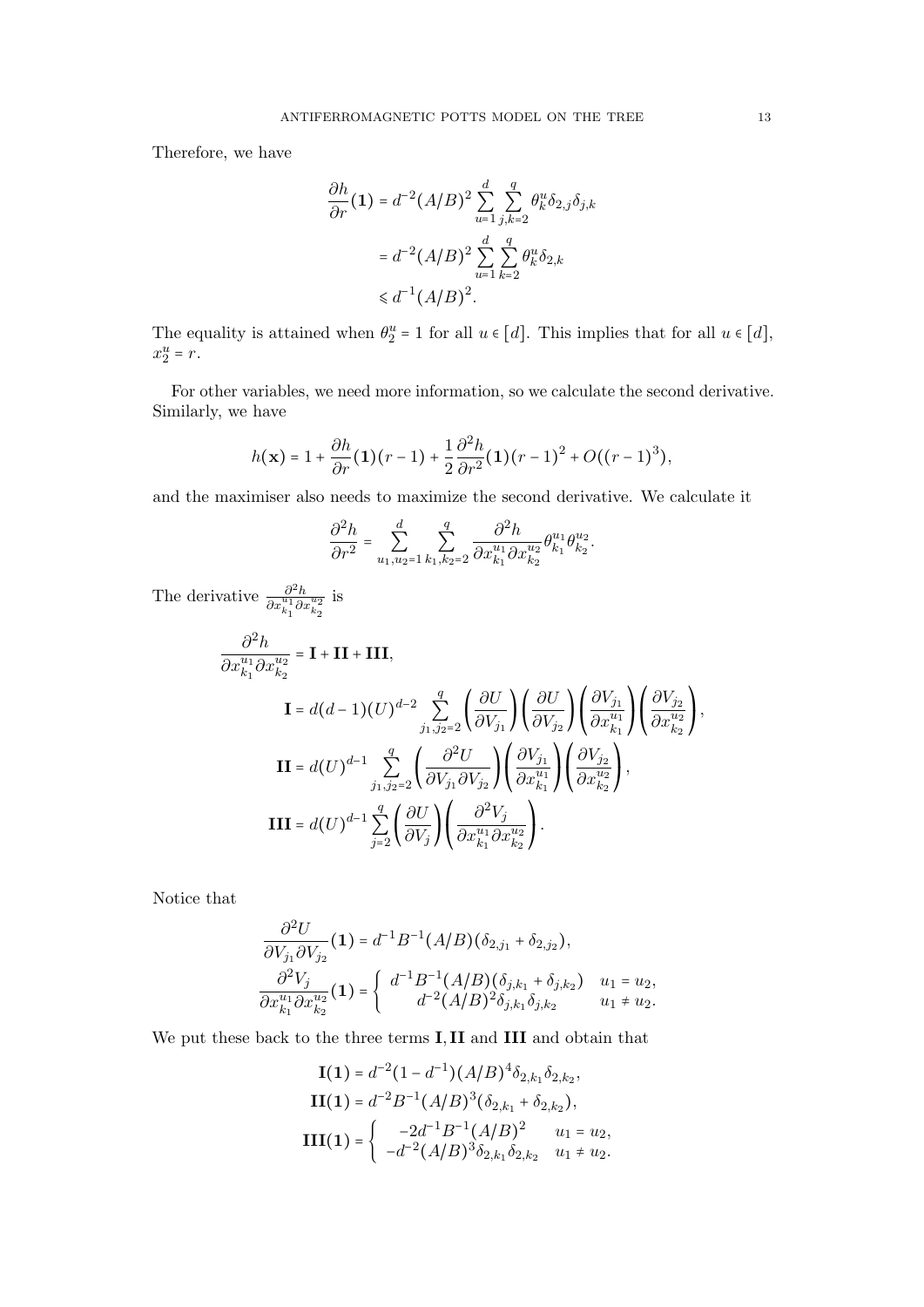We do a sum and this gives us

<span id="page-13-0"></span>
$$
\frac{\partial^2 h}{\partial r^2}(\mathbf{1})
$$
\n
$$
(3.17) = \left(\sum_{u_1, u_2=1}^d \theta_2^{u_1} \theta_2^{u_2} \left(d^{-2} (1 - d^{-1}) (A/B)^4 - d^{-2} (A/B)^3 (1 - \delta_{u_1, u_2})\right)\right) + \left(2d^{-2} B^{-1} (A/B)^3 \sum_{u_1, u_2=1}^d \theta_2^{u_1} \left(\sum_{k=2}^q \theta_k^{u_2}\right) - 2d^{-1} B^{-1} (A/B)^2 \sum_{u_2=1}^d \left(\sum_{k=2}^q \theta_k^{u_2}\right)^2\right).
$$

Notice that the maximiser satisfies that  $\theta_2^u = 1$  for all  $u \in [d]$ , the second line of  $(3.17)$ is

$$
(3.18) \quad \sum_{u_1, u_2=1}^d \theta_2^{u_1} \theta_2^{u_2} \Big( d^{-2} (1 - d^{-1}) (A/B)^4 - d^{-2} (A/B)^3 (1 - \delta_{u_1, u_2}) \Big) \\ = (1 - d^{-1}) (A/B)^4 - (1 - d^{-1}) (A/B)^3,
$$

which is constant. For the third line of  $(3.17)$ , we also use this property to replace  $\theta_2^{u_1} = 1$  in it

$$
\begin{split} &2d^{-2}B^{-1}(A/B)^3\sum_{u_1,u_2=1}^d\theta_2^{u_1}\left(\sum_{k=2}^q\theta_k^{u_2}\right)-2d^{-1}B^{-1}(A/B)^2\sum_{u_2=1}^d\left(\sum_{k=2}^q\theta_k^{u_2}\right)^2\\ &=2d^{-2}B^{-1}(A/B)^3\sum_{u_1,u_2=1}^d\left(\sum_{k=2}^q\theta_k^{u_2}\right)-2d^{-1}B^{-1}(A/B)^2\sum_{u_2=1}^d\left(\sum_{k=2}^q\theta_k^{u_2}\right)^2\\ &=2d^{-1}B^{-1}(A/B)^2\sum_{u=1}^d\left((A/B)\left(\sum_{k=2}^q\theta_k^{u}\right)-\left(\sum_{k=2}^q\theta_k^{u}\right)^2\right). \end{split}
$$

Notice that  $A \le B$  and  $\sum_{k=1}^{q} A_k$  $\theta_k^q \geq \theta_k^u \geq \theta_2^u = 1$ , the the quadratic function

$$
\left(\sum_{k=2}^q \theta_k^u\right) \mapsto (A/B)\left(\sum_{k=2}^q \theta_k^u\right) - \left(\sum_{k=2}^q \theta_k^u\right)^2,
$$

is decreasing with respect to  $\left(\sum_{k=1}^{q} a_k\right)$ is decreasing with respect to  $\left(\sum_{k=2}^{q} \theta_k^u\right)$ . Therefore, the maximum is attained when  $\theta_k^u = 0$  for  $k \in [d] \setminus \{2\}$  and all  $u \in [d]$ . This is the desired result.

3.3. Proof of Theorem [1.2.](#page-2-0) With the discussions above, we can now prove our main theorem.

Proof of Proposition [3.1.](#page-8-4) Proposition [3.1](#page-8-4) follows directly from Proposition [3.2](#page-8-1) and Proposition [3.3.](#page-11-0)

Proof of Theorem [1.2.](#page-2-0) Using  $(2.10)$  and Proposition [3.1,](#page-8-4) we have

$$
\lim_{n\to\infty}\left((r_{n+2}^* - 1)^{-2} - (r_n^* - 1)^{-2}\right) \ge \lim_{n\to\infty}\left(((f \circ f)(r_n^*) - 1)^{-2} - (r_n^* - 1)^{-2}\right) = \frac{d^2 - 1}{3d^2}.
$$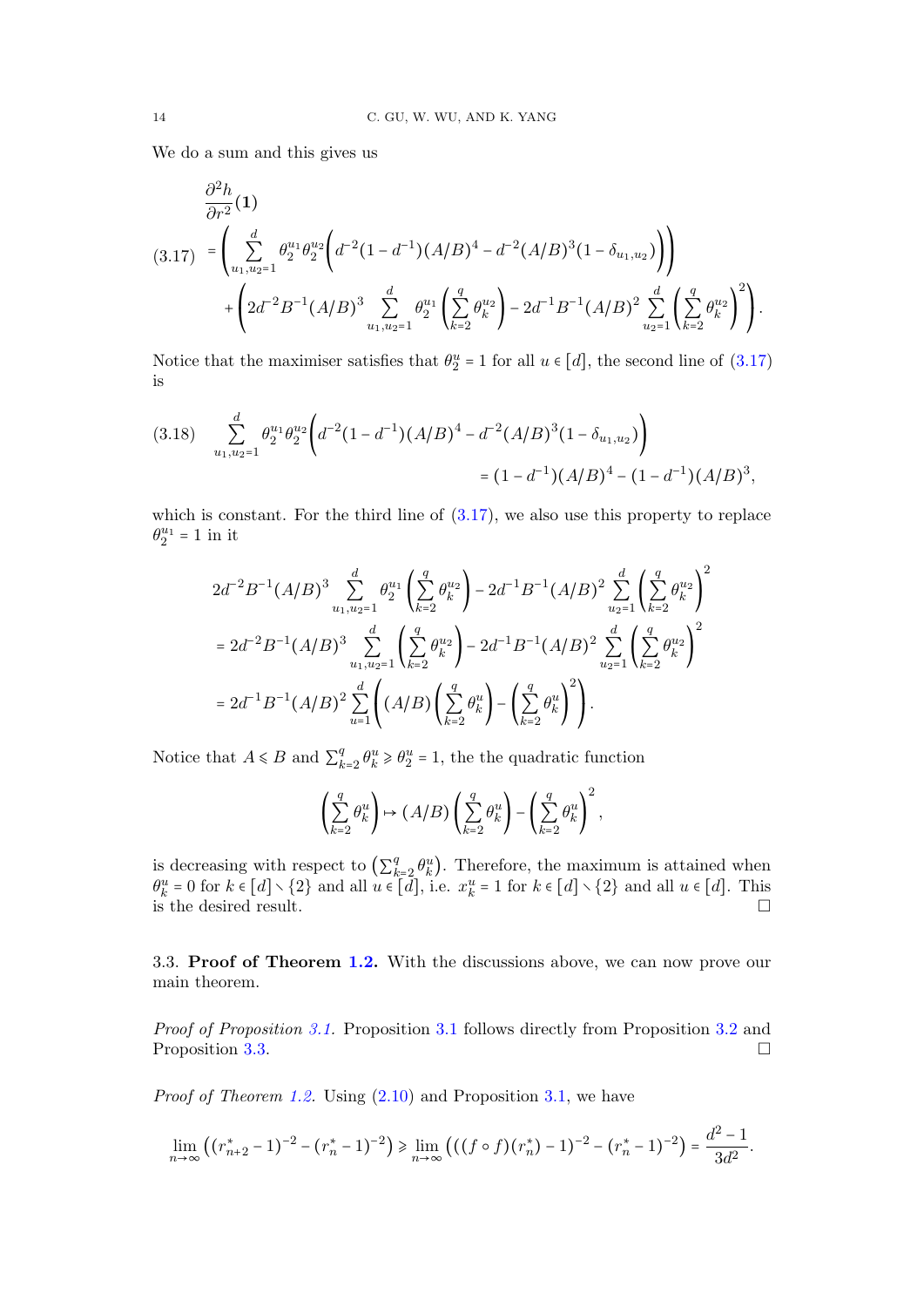Then we obtain an estimate

$$
\liminf_{n \to \infty} \frac{1}{2n+2} (r_{2n+2}^* - 1)^{-2} = \liminf_{n \to \infty} \frac{1}{2n+2} \left( \sum_{k=1}^n \left( (r_{2k+2}^* - 1)^{-2} - (r_{2k}^* - 1)^{-2} \right) \right)
$$
  

$$
\geq \lim_{k \to \infty} \frac{1}{2} \left( (r_{2k+2}^* - 1)^{-2} - (r_{2k}^* - 1)^{-2} \right)
$$
  

$$
= \frac{d^2 - 1}{6d^2}.
$$

Similar estimate also works for the odd terms, which implies that

<span id="page-14-0"></span>(3.19) 
$$
\liminf_{n \to \infty} \frac{1}{n} (r_n^* - 1)^{-2} \ge \frac{d^2 - 1}{6d^2}.
$$

This estimate can also be integrated to that of probability. An easy comparison gives us

$$
\begin{split} &\big(q-1\big)\big(r_n^{\star}\big)^{-1}\max_{\xi}\mu_{n,p_c,q}^{\xi}\big[\sigma_{\star}=1\big]+\max_{\xi}\mu_{n,p_c,q}^{\xi}\big[\sigma_{\star}=1\big] \leq 1 \\ &\leq (q-1)\big(r_n^{\star}\big)\min_{\xi}\mu_{n,p_c,q}^{\xi}\big[\sigma_{\star}=1\big]+\min_{\xi}\mu_{n,p_c,q}^{\xi}\big[\sigma_{\star}=1\big], \end{split}
$$

which implies that

$$
\frac{1}{1+(q-1)r_n^*} \leq \min_{\xi} \mu_{n,p_c,q}^{\xi} [\sigma_* = 1] \leq \frac{1}{q} \leq \max_{\xi} \mu_{n,p_c,q}^{\xi} [\sigma_* = 1] \leq \frac{r_n^*}{r_n^*+q-1}.
$$

Therefore, for the maximum deviation from  $\frac{1}{q}$ , we have

$$
\max_{\xi} \left| \mu_{n, p_c, q}^{\xi} [\sigma_* = 1] - \frac{1}{q} \right| = \max \left\{ \max_{\xi} \mu_{n, p_c, q}^{\xi} [\sigma_* = 1] - \frac{1}{q}, \frac{1}{q} - \min_{\xi} \mu_{n, p_c, q}^{\xi} [\sigma_* = 1] \right\}
$$

$$
\leq \max \left\{ \frac{(q - 1)(r_n^* - 1)}{q(r_n^* + q - 1)}, \frac{(q - 1)(r_n^* - 1)}{q(1 + (q - 1)r_n^*)} \right\}.
$$

This together with [\(3.19\)](#page-14-0) gives us

$$
\liminf_{n \to \infty} \frac{1}{n} \max_{\xi} \left| \mu_{n, p_c, q}^{\xi} [\sigma_* = 1] - \frac{1}{q} \right|^{-2}
$$
\n
$$
\geq \liminf_{n \to \infty} \frac{1}{n} \max \left\{ \frac{(q-1)(r_n^* - 1)}{q(r_n^* + q - 1)}, \frac{(q-1)(r_n^* - 1)}{q(1 + (q-1)r_n^*)} \right\}^{-2}
$$
\n
$$
= \frac{d^2 - 1}{6d^2} \left( \frac{q^2}{q - 1} \right)^2.
$$

This is in fact the upper bound for the convergence rate of the marginal probability. On the other hand, we have proved the lower bound of the convergence rate in Proposition [2.3](#page-6-2)

$$
\begin{split} \limsup_{n\to\infty}&\frac{1}{n}\max_{\xi}\left|\mu^{\xi}_{n,p_c,q}[\sigma_{*}=1]-\frac{1}{q}\right|^{-2}\\ &\leqslant \lim_{n\to\infty}\frac{1}{n}\left(\left|\mu^1_{n,p_c,q}[\sigma_{*}=1]-\frac{1}{q}\right|\right)^{-2}=\frac{d^2-1}{6d^2}\left(\frac{q^2}{q-1}\right)^2. \end{split}
$$

Thus we finish the proof of the main theorem.  $\Box$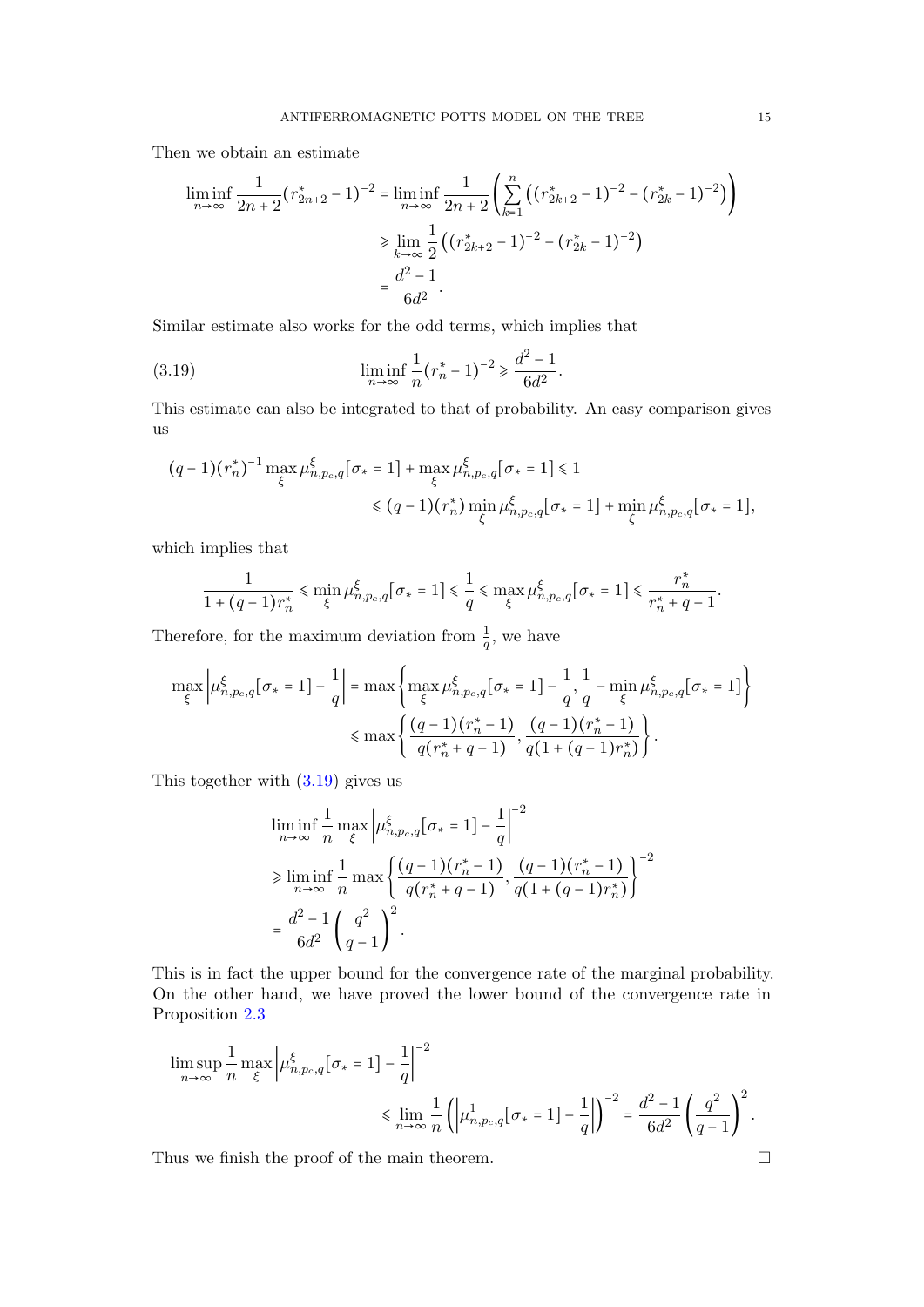Remark 3.4. Follow the same proof of Theorem [1.2,](#page-2-0) we can also establish the convergence rate for the subcritical case: under Hypothesis [1.1](#page-1-1) for  $p \in (1 - \frac{q}{d+1})$  $\frac{q}{d+1}, 1) \cap$  $(0, 1)$ , we have an exponential convergence

$$
\lim_{n\to\infty}\frac{1}{n}\log\left(\max_{\xi}\left|\mu^{\xi}_{n,p,q}[\sigma_*=1]-\frac{1}{q}\right|\right)=\log\left(\frac{d(1-p)}{p+q-1}\right).
$$

4. Convergence under the double periodic condition

In this section we prove Proposition [4.1,](#page-15-0) which implies that the two-step iteration  $(f \circ f)$ , where f is defined in  $(1.12)$ , drives any initial condition to the fixed point  $r = 1$ . Proposition [4.1](#page-15-0) was applied to prove the convergence rate for pure boundary conditions in Proposition [\(2.3\)](#page-6-2).

We give an elementary proof for Proposition [4.1](#page-15-0) which can be read independently from the rest of the paper. In fact, we will study the following more general iteration  $(f_m \circ f_m)$ , where

<span id="page-15-1"></span>(4.1) 
$$
f_m(x) \coloneqq \left( \frac{(p+q-1) + (m-1+p)(x-1)}{(p+q-1) + m(x-1)} \right)^d.
$$

Obviously, from the definition  $(1.12)$ , f is the case of  $f_m$  for  $m = 1$ . The definition of  $f_m$  is not artificial, because  $(f_m \circ f_m)(r)$  is the mapping  $\hat{h}(r)$  in [\(3.4\)](#page-9-1) under the similar case of  $(3.12)$  and  $\mathcal{A}(r)$  in  $(3.3)$ : for every  $v, u \in [d]$ ,  $\{x_k^{vu}\}_{k \in [q]}$  is the same vector, and there are m entries taking the value r while  $(q - m)$  entries taking the value 1. It implies the two-step iterations under a family of boundary conditions converges to the unique fixed point, and we wish it will be helpful to prove the uniqueness conjecture (Hypothesis [1.1\)](#page-1-1) of the AF Potts model on trees in the future.

The main result of this part is the following proposition.

<span id="page-15-0"></span>**Proposition 4.1.** For any  $x \ge 1$  and any integer  $1 \le m \le q-1$ , we have an estimate that  $(f_m \circ f_m)'(x) \in \left(0, \left(\frac{d(1-p)}{p+q-1}\right)\right)$  $p+q-1$  ) <sup>2</sup>, and  $(f_m \circ f_m)'(x) = \left(\frac{d(1-p)}{p+q-1}\right)$  $p+q-1$  ) 2 admits a unique solution in  $[1, \infty)$  that  $x = 1$ .

From Proposition [4.1](#page-15-0) and since we assume the subcritical or critical phase, we have  $\frac{d(1-p)}{p}$  $\frac{a(1-p)}{p+q-1}$  ∈ (0, 1]. Then the iteration gives a strictly decreasing sequence once starting from some initial value above 1, and eventually converges to 1 as it is the unique fixed point; see Corollary [4.5](#page-20-0) for details.

Remark 4.2. Proposition [4.1](#page-15-0) covers the special case of the uniqueness conjecture for a class of the "double periodic boundary conditions", namely, for the AF Potts model on a regular tree of height n, we assume the boundary conditions are given by  $d^2$ identical copies of the boundary conditions for sub-trees of height  $n-2$ . One strategy to prove the uniqueness conjecture in future is to approximate any Gibbs measures on trees by double periodic Gibbs measures.

We first give the strategy of the proof of Proposition [4.1.](#page-15-0) Recall the constant  $A = d(1-p)$  and  $B = p+q-1$  defined in [\(3.15\)](#page-11-1), then we have  $f_m(x) := \left(\frac{B + (m-1+p)(x-1)}{B + m(x-1)}\right)$  $B+m(x-1)$  ) d and

$$
(f_m \circ f_m)'(x) = \frac{A^2}{B^2} \left( \frac{B^2}{(B + m(x - 1))(B + m(f_m(x) - 1))} \right)^2
$$

$$
\times \left( \frac{(B + (m - 1 + p)(x - 1))(B + (m - 1 + p)(f_m(x) - 1))}{(B + m(x - 1))(B + m(f_m(x) - 1))} \right)^{d-1}.
$$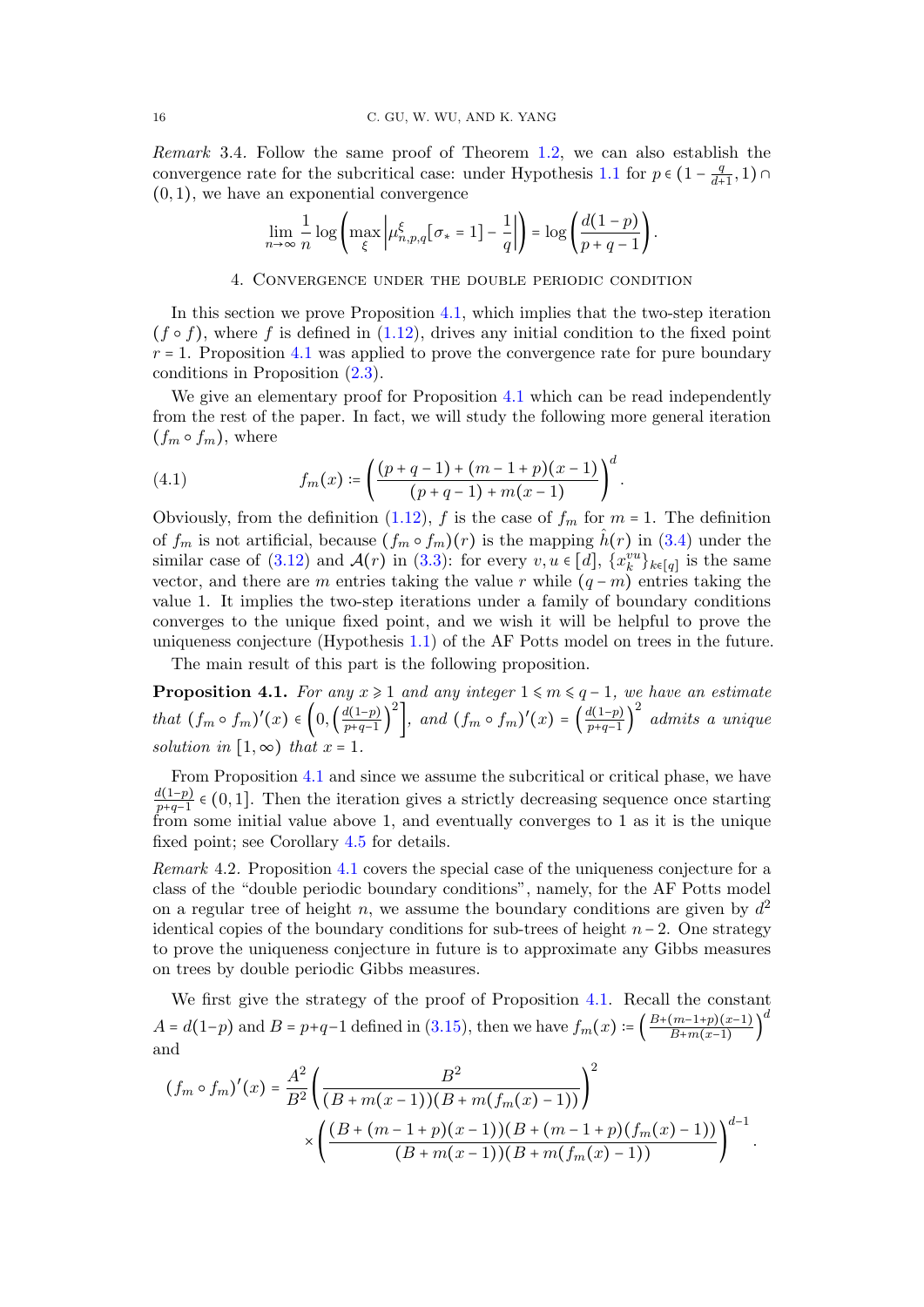We introduce two functions

$$
H_m(x) := \left(B + m(x - 1)\right)\left(B + m(f_m(x) - 1)\right) - B^2,
$$
\n
$$
(4.2) \qquad K_m(x) := \left(B + m(x - 1)\right)\left(B + m(f_m(x) - 1)\right)
$$
\n
$$
-\left(B + (m - 1 + p)(x - 1)\right)\left(B + (m - 1 + p)(f_m(x) - 1)\right).
$$

Keep in mind that  $A = B$  for the critical case, so  $(f_m \circ f_m)'(x) \in \left(0, \left(\frac{d(1-p)}{p+q-1}\right)\right)$  $p+q-1$  )  $\int$ <sup>2</sup>] is equivalent to prove that

<span id="page-16-1"></span>(4.3) 
$$
G_m(x) \coloneqq \left(1 - \frac{H_m(x)}{B^2 + H_m(x)}\right)^2 \left(1 - \frac{K_m(x)}{B^2 + H_m(x)}\right)^{d-1} \leq 1,
$$

and the solution of  $(f_m \circ f_m)'(x) = \left(\frac{d(1-p)}{p+q-1}\right)$  $p+q-1$ <sup>2</sup> is that of  $G_m(x) = 1$ . Thus, we focus on the function  $G_m(x)$  and resume some elementary calculations in the following lemma. We also introduce

<span id="page-16-0"></span>(4.4) 
$$
g_m(x) \coloneqq \frac{B + (m-1+p)(x-1)}{B + m(x-1)},
$$

so it will help simplify the notation.

**Lemma 4.3.** (1) Using the notation  $g_m$  in [\(4.4\)](#page-16-0), we have

(4.5) 
$$
f_m = (g_m)^d, \qquad f'_m = d(g_m)^{d-1} g'_m,
$$

$$
f''_m = d(d-1)(g_m)^{d-2} (g'_m)^2 + d(g_m)^{d-1} g''_m,
$$

where the expression of  $g'_{m}$  and  $g''_{m}$  are

(4.6) 
$$
g'_m(x) = \frac{B(p-1)}{(B+m(x-1))^2}, \qquad g''_m(x) = \frac{2m(1-p)}{(B+m(x-1))^3}.
$$

We also have  $f_m(1) = 1$  and  $f'_m(1) = -A/B$ .<br>Some magnetics short  $H_n(x)$ , for all  $1 \leq m$ .

- (2) Some properties about  $H_m(x)$ : for all  $1 \le m \le q-1$ , we have
	- $H_m(1) = 0$  and  $H_m(x) > 0$  for all  $x > 1$ .
	- $H'_m(1) = mB(1 A/B), H'_m(x) > 0$  for all  $x > 1$ .
	- The explicit expression for  $H''_m(x)$  is

(4.7) 
$$
H''_m(x) = m(g_m)^{d-2} \bigg( B + m(x-1) \bigg)^{-4} \bigg( \gamma_H + \beta_H(x-1) \bigg),
$$

with the quantity  $\beta_H, \gamma_H$  defined as

<span id="page-16-3"></span>(4.8) 
$$
\beta_H = (1 - d^{-1}) m A^2 B^2,
$$

<span id="page-16-2"></span>(4.9) 
$$
\gamma_H \coloneqq (1 - d^{-1})A^2 B^3.
$$

(3) Some properties about  $K_m(x)$ : denote by

$$
(4.10) \t C_m \coloneqq 2m - 1 + p,
$$

then we have

•  $K_m(1) = 0$ . •  $K'_m(1) = (1-p)B(1 - A/B)$ .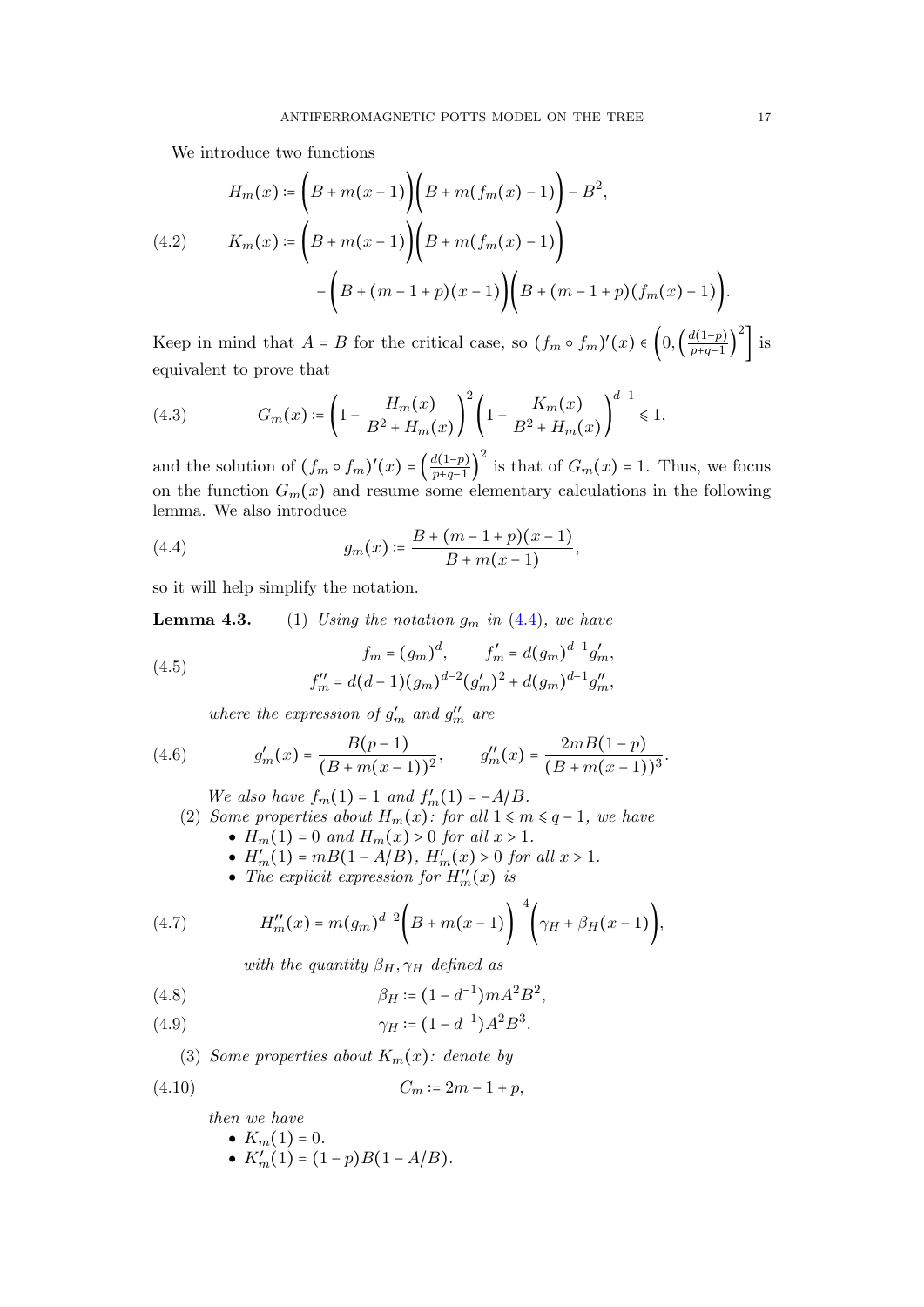• The explicit expression for  $K''_m(x)$  is

(4.11) 
$$
K''_m(x) = (1-p)(g_m)^{d-2} \left(B + m(x-1)\right)^{-4} \left(\gamma_K + \beta_K(x-1)\right),
$$

with the quantity  $\beta_K, \gamma_K$  defined as

<span id="page-17-1"></span>(4.12) 
$$
\beta_K \coloneqq AB^2(-2(C_m - m)^2 + (1 - d^{-1})AC_m),
$$

<span id="page-17-0"></span>
$$
(4.13)\qquad \qquad \gamma_K \coloneqq AB^3(A - C_m).
$$

*Proof.* (1) This is the direct calculation of  $f_m$  in function of  $g_m$ .

(2)  $H_m(1) = 0$  comes direct from the fact that  $f_m(1) = 1$ . We calculate the derivative of  $H_m$ , which is

$$
H'_{m}(x) = m\left(\left(B + m(f_{m}(x) - 1)\right) + f'_{m}(x)\left(B + m(x - 1)\right)\right)
$$
  
= 
$$
m\left((B - m)(f'_{m}(x) + 1) + m(f_{m}(x) + xf'_{m}(x))\right).
$$

We evaluate it at 1 using  $f_m(1) = 1$  and  $f'_m(1) = -A/B$ , then we obtain that  $H'_m(1) = mB(1 - A/B)$ . We calculate the second derivative

$$
H''_m(x) = m((B-m)f''_m(x) + m(2f'_m(x) + xf''_m(x)))
$$
  
=  $m((B+m(x-1))f''_m(x) + 2mf'_m(x)).$ 

We put in the expression of  $f''_m(x)$  in function of  $g_m(x)$  and its derivative and obtain that

$$
H''_m(x) = m((B + m(x - 1))f''_m(x) + 2mf'_m(x))
$$
  
=  $m((B + m(x - 1))(d(d - 1)(g_m)^{d-2}(g'_m)^2 + d(g_m)^{d-1}g''_m) + 2m(d(g_m)^{d-1}g'_m))$   
=  $m(g_m)^{d-2}((B + m(x - 1))(d(d - 1)(g'_m)^2 + dg''_mg_m) + 2m(dg'_mg_m)).$ 

We keep the first factor  $(g_m)^{d-2}$ , while put in the exact expression of  $g_m, g'_m$ and  $g''_m$  in the other terms

$$
H''_m(x) = m(g_m)^{d-2}(B + m(x - 1))^{-4} \times
$$
\n
$$
\left( (B + m(x - 1)) \left( (1 - d^{-1})A^2 B^2 + (2m)AB(B + (m - 1 + p)(x - 1)) \right) \right)
$$
\n
$$
-(2m)AB \left( (B + (m - 1 + p)(x - 1))(B + m(x - 1)) \right)
$$
\n
$$
= m(g_m)^{d-2}(B + m(x - 1))^{-4} \left( (1 - d^{-1})A^2 B^2 (B + m(x - 1)) \right).
$$

This gives the expression of  $\beta_H$  and  $\gamma_H$ , and also proves that

$$
\forall x \ge 1
$$
,  $H''_m(x) \ge mB^{-4}\left((1-d^{-1})A^2B^3\right) > 0$ .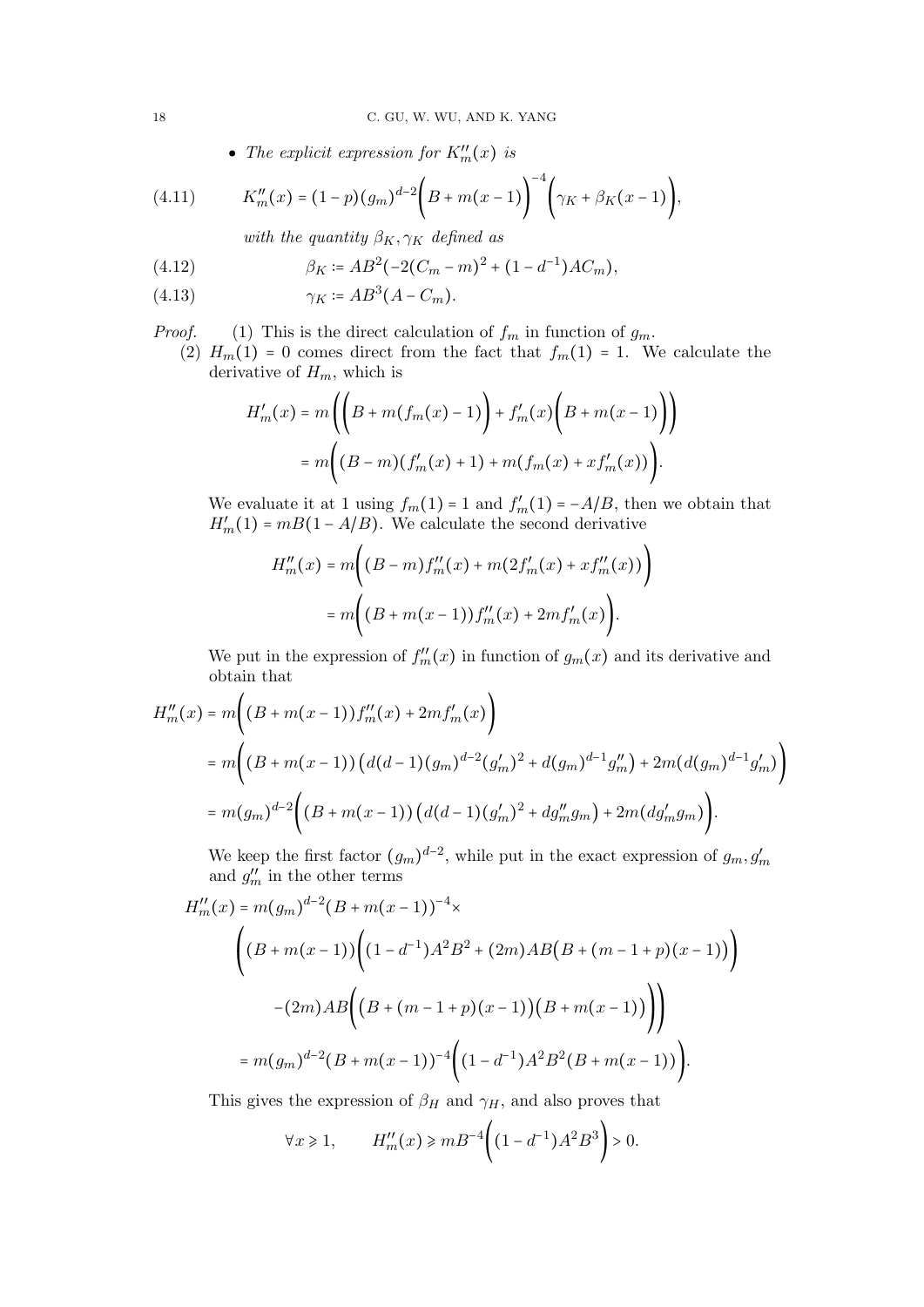Combined this with the expression of  $H'_m(1)$ , we know that  $H'_m(x)$ ,  $H_m(x) > 0$ for all  $x > 1$ .

(3) The part about the  $K_m$  is similar.  $K_m(1) = 0$  is also the result from  $f_m(1) = 1$ . We calculate its derivative that

$$
K'_{m}(x) = m\left(B + m(f_{m}(x) - 1)\right) + mf'_{m}(x)\left(B + m(x - 1)\right)
$$
  

$$
- (m - 1 + p)\left(B + (m - 1 + p)(f_{m}(x) - 1)\right) - (m - 1 + p)f'_{m}(x)\left(B + (m - 1 + p)(x - 1)\right)
$$
  

$$
= (1 - p)f'_{m}(x)\left(B + (2m - 1 + p)(x - 1)\right) + (1 - p)\left(B + (2m - 1 + p)(f_{m}(x) - 1)\right).
$$

Recall that  $C_m = 2m - 1 + p$ , we have

$$
K'_{m}(x) = (1-p)f'_{m}(x)\bigg(B + C_{m}(x-1)\bigg) + (1-p)\bigg(B + C_{m}(f_{m}(x)-1)\bigg)
$$
  
(4.14)  

$$
= (1-p)\bigg((B - C_{m})(f'_{m}(x) + 1) + C_{m}(f_{m}(x) + xf'_{m}(x))\bigg).
$$

 $K'_m(1) = (1-p)B(1-A/B)$  is a direct result from  $f'_m(1) = -A/B$  and  $f_m(1) = 1$ .<br>Then we selected the second derivative that Then we calculate the second derivative that

$$
K''_m(x) = (1-p)\Big((B - C_m)f''_m(x) + C_m(2f'_m(x) + xf''_m(x))\Big)
$$
  
=  $(1-p)\Big((B + C_m(x-1))f''_m(x) + 2C_mf'_m(x)\Big).$ 

We put in the expression of  $f''_m(x)$  in function of  $g_m(x)$  and its derivative and obtain that

$$
K''_m(x) = (1-p)\Big((B + C_m(x-1))\left(d(d-1)(g_m)^{d-2}(g'_m)^2 + d(g_m)^{d-1}g''_m\right) + 2C_m(d(g_m)^{d-1}g'_m)\Big)
$$
  
=  $(1-p)(g_m)^{d-2}\Big((B + C_m(x-1))\left(d(d-1)(g'_m)^2 + dg''_mg_m\right) + 2C_m(dg'_mg_m)\Big).$ 

Once again, we keep the first factor  $(g_m)^{d-2}$  and put in the exact expression of  $g_m$ ,  $g'_m$  and  $g''_m$  in the other terms

$$
K_m''(x) = (1-p)(g_m)^{d-2}(B+m(x-1))^{-4} \times
$$
  
\n
$$
\left((B+C_m(x-1))\left((1-d^{-1})A^2B^2+(2m)AB(B+(m-1+p)(x-1))\right)\right)
$$
  
\n
$$
-(2C_m)AB\left((B+(m-1+p)(x-1))(B+m(x-1))\right)\right).
$$

From this, the term  $(x-1)^2$  vanishes and we get the desired  $\beta_K, \gamma_K$ .

 $\Box$ 

Remark 4.4. We remark here that the monotonicity of  $K_m$  is not as good as that of  $H_m$ , because its sign of second derivative depends on the regime of x and the parameters; see the expression of  $\gamma_K, \beta_K$ .

With the preparation of Lemma [4.3,](#page-0-2) we are now ready to prove Proposition [4.1.](#page-15-0)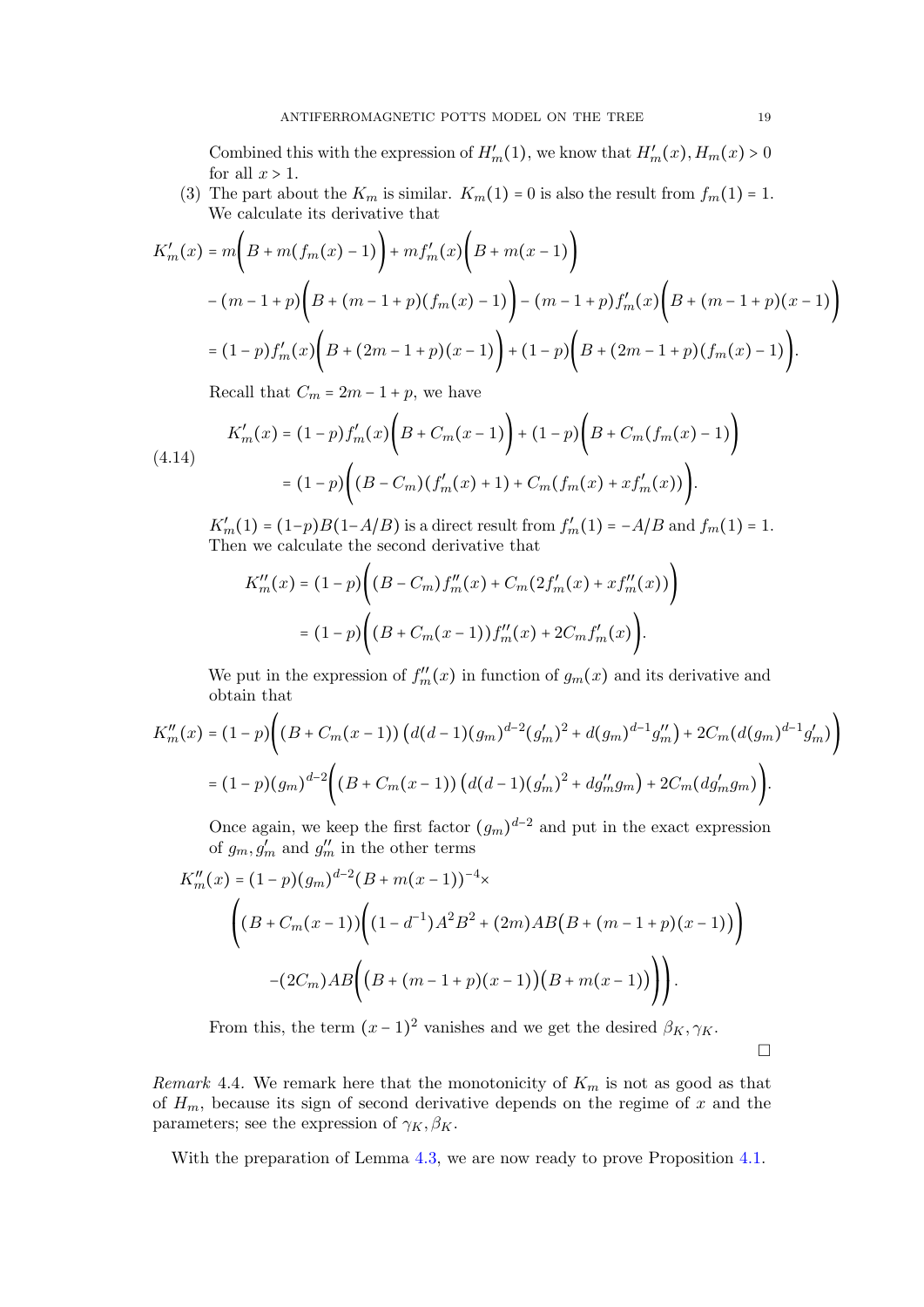*Proof of Proposition [4.1.](#page-15-0)* We aim to prove [\(4.3\)](#page-16-1). Since we always have  $H_m(x) \ge 0$ for  $x \ge 1$  from Lemma [4.3,](#page-0-2) the key is the sign of  $K_m(x)$ . For the intervals  $K_m(x) \ge 0$ , it is clear  $G_m(x) \leq 1$  from the expression [\(4.3\)](#page-16-1), so we are interested in the part  $K_m(x) \leq 0$ . We calculate the derivative of  $G_m(x)$  in function of  $K_m(x)$  and  $H_m(x)$ 

<span id="page-19-1"></span>
$$
G'_{m} = \left(1 - \frac{H_{m}}{B^{2} + H_{m}}\right) \left(1 - \frac{K_{m}}{B^{2} + H_{m}}\right)^{d-2}
$$

$$
\times \left((d-1)\left(\frac{-K'_{m}(B^{2} + H_{m}) + K_{m}H'_{m}}{(B^{2} + H_{m})^{2}}\right)\left(\frac{B^{2}}{B^{2} + H_{m}}\right)\right)
$$

$$
+ 2\left(\frac{B^{2} + H_{m} - K_{m}}{B^{2} + H_{m}}\right)\left(\frac{-B^{2}H'_{m}}{(B^{2} + H_{m})^{2}}\right)
$$

$$
= \left(1 - \frac{H_{m}}{B^{2} + H_{m}}\right)\left(1 - \frac{K_{m}}{B^{2} + H_{m}}\right)^{d-2}\left(\frac{B^{2}}{(B^{2} + H_{m})^{3}}\right)\times
$$

$$
\left(-(B^{2} + H_{m})\left((d-1)K'_{m} + 2H'_{m}\right) + (d+1)H'_{m}K_{m}\right).
$$

The sign of  $G'_m$  depends on the last line. Here one important observation is

<span id="page-19-0"></span>(4.16)  $\forall x > 1, \qquad (d-1)K'_m(x) + 2H'_m(x) > 0.$ 

We verify this observation by writing the sum as integration of second order derivative from Lemma [4.3](#page-0-2)

$$
(4.17)
$$
  
\n
$$
(d-1)K'_{m}(x) + 2H'_{m}(x)
$$
  
\n
$$
= (d-1)K'_{m}(1) + 2H'_{m}(1)
$$
  
\n
$$
+ \int_{1}^{x} (g_{m})^{d-2} \left(B + m(y-1)\right)^{-4} \left( (d-1)(1-p)\left(\gamma_{K} + \beta_{K}(y-1)\right) + 2m\left(\gamma_{H} + \beta_{H}(y-1)\right) \right) dy.
$$

From Lemma [4.3,](#page-0-2) we know that  $K'_m(1), H'_m(1) \ge 0$  as  $A \le B$  from  $(3.16)$ . Then, we apply the explicit expression  $(4.9)$ ,  $(4.13)$ ,  $(4.8)$ ,  $(4.12)$ 

$$
(d-1)(1-p)\gamma_K + 2m\gamma_H = (d-1)(1-p)AB^3(A - C_m) + 2m(1 - d^{-1})A^2B^3
$$
  
=  $(1 - d^{-1})A^2B^3(A - C_m + 2m)$   
>  $1 - p > 0$ .

Here we use the expression  $A = d(1-p)$  and  $C_m = 2m - 1 + p \leq 2m$  in the last line. Similarly, for the coefficient of  $(y - 1)$  we have

$$
(d-1)(1-p)\beta_K + 2m\beta_H
$$
  
=  $(d-1)(1-p)AB^2(-2(C_m-m)^2 + (1-d^{-1})AC_m) + 2m^2(1-d^{-1})A^2B^2$   
=  $(1-d^{-1})A^2B^2(2m^2 - 2(C_m-m)^2 + (1-d^{-1})AC_m)$   
> 0.

In the last line, we use the fact  $C_m - m = 2m - 1 + p - m \in (0, m)$ . Therefore, we justify the observation [\(4.16\)](#page-19-0).

We now use this observation to conclude the proof. Because  $K_m$  is a continuous function, the part  $x \ge 1$  can be decomposed into the intervals of  $K_m(x) \ge 0$  and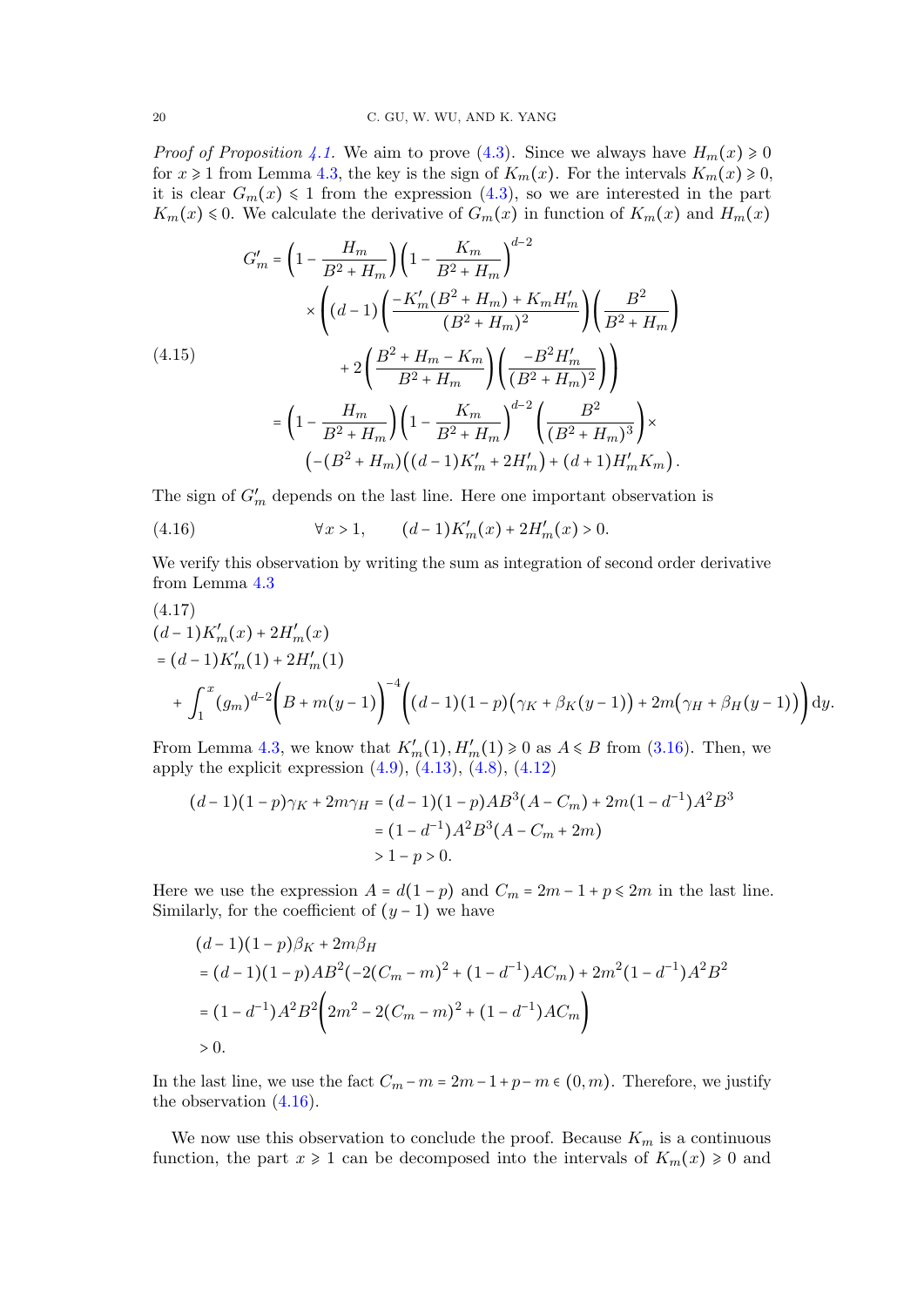$K_m(x) < 0$ , i.e.

(4.18) 
$$
x_1^+ := 1,
$$

$$
\forall i \in \mathbb{N}^+, \quad x_i^- := \inf\{x : x \ge x_i^+, K_m(x) < 0\},
$$

$$
\forall i \in \mathbb{N}^+, i \ge 2, \quad x_i^+ := \inf\{x : x \ge x_{i-1}^-, K_m(x) \ge 0\},
$$

$$
\forall i \in \mathbb{N}^+, \quad I_i^+ := [x_i^+, x_i^-], \qquad I_i^- := (x_i^-, x_{i+1}^+).
$$

Then we have

$$
\{x : x \ge 1, K_m(x) \ge 0\} = \bigcup_{i \in \mathbb{N}^+} I_i^+, \qquad \{x : x \ge 1, K_m(x) < 0\} = \bigcup_{i \in \mathbb{N}^+} I_i^-.
$$

As stated in the previous paragraphs that,  $H_m(x) \geq 0$  for  $x \geq 1$  from Lemma [4.3](#page-0-2) and the expression [\(4.3\)](#page-16-1) imply that  $G_m(x) \leq 1$  for  $K_m(x) \geq 0$ . The observation [\(4.16\)](#page-19-0) and  $H'_m(x) \ge 0$  for  $x \ge 1$  from Lemma [4.3](#page-0-2) give that that, for the case  $K_m(x) < 0$ , the last line in [\(4.15\)](#page-19-1) is strictly negative, and  $G'_{m}(x) < 0$ . Therefore, we obtain that

<span id="page-20-1"></span>(4.19) 
$$
\forall i \in \mathbb{N}^+, \forall x \in I_i^- = (x_i^-, x_{i+1}^+), \qquad G_m(x) < G_m(x_i^-),
$$

and

$$
\sup_{x\geq 1} G_m(x) = \sup_{x\geq 1, K_m(x)\geq 0} G_m(x) \leq 1,
$$

which concludes [\(4.3\)](#page-16-1) and  $(f_m \circ f_m)'(x) \in \left(0, \left(\frac{d(1-p)}{p+q-1}\right)\right)$  $p+q-1$  ) 2 ].

Finally, we prove the unique solution of  $(f_m \circ f_m)'(x) = \left(\frac{d(1-p)}{p+q-1}\right)^{p-1}$  $\frac{p+q-1}{p+q-1}$ 2 . As discussed above, it is equivalent to  $G_m(x) = 1$  and is only possible to attain on  $K_m(x) \ge 0$ thanks to the observation  $(4.19)$ . Viewing the expression  $(4.3)$ , this requires that  $K_m(x) = 0$  and  $H_m(x) = 0$ . For the latter, the unique solution is  $x = 1$  from (2) of Lemma [4.3,](#page-0-2) and  $x = 1$  also verifies the former equation. This finishes the proof of the uniqueness uniqueness.

In the end, we prove the convergence of  $r_n$  at critical and subcritical regime as a simple application.

<span id="page-20-0"></span>**Corollary 4.5.** Let  $q, d \in \mathbb{N}^+$  and  $q \ge 2$ . Also let  $p \in \left[1 - \frac{q}{d+1}\right]$  $\frac{q}{d+1}, 1) \cap (0,1), (r_n)_{n \in N^+}$ defined in [\(1.10\)](#page-2-4) converges to 1.

*Proof.* From Lemma [2.2,](#page-5-0) we have  $r_{2n+2} = (f \circ f)(r_{2n})$  with  $f = f_1$  in [\(4.1\)](#page-15-1) and for even terms  $r_{2n} \geq 1$  by a simple induction. Then  $p \in \left[1 - \frac{q}{d+1}\right]$  $\frac{q}{d+1}, 1) \cap (0,1)$  implies that  $(f \circ f)'(x) \leq 1$  from Proposition [4.1.](#page-15-0) Thus, by the mean value theorem,

$$
\forall x \geqslant 1, \exists z \in (1, x), \text{ such that } \qquad (f \circ f)(x) - 1 = (f \circ f)'(z)(x - 1) \leqslant x - 1,
$$

and the mapping  $(f \circ f)$  admits a fixed point  $x^*$ 

We prove by contradiction that  $x^* = 1$  is the unique fixed point. Suppose that there is another fixed point  $x^* > 1$  for  $(f \circ f)$ , then once again by the mean value theorem,

$$
\exists z \in (1, x), \qquad x^* - 1 = (f \circ f)(x^*) - 1 = (f \circ f)'(z)(x^* - 1) \leq x^* - 1,
$$

which implies that  $(f \circ f)'(z) = 1$ . This contradicts Proposition [4.1](#page-15-0) that 1 is the unique solution of  $(f_m \circ f_m)'(x) = \left(\frac{d(1-p)}{p+q-1}\right)$  $p+q-1$  ) 2 .

Finally, the limit of  $(r_{2n})_{n\in\mathbb{N}^+}$  follows the iteration  $r_{2n+2} = (f \circ f)(r_{2n})$  and the unique fixed point of  $(f \circ f)$  under the assumption  $p \in \left[1 - \frac{q}{d}\right]$  $\frac{q}{d+1}, 1) \cap (0,1)$ . The limit of  $(r_{2n+1})_{n\in\mathbb{N}^+}$  follows that of the even terms and the continuity of f.